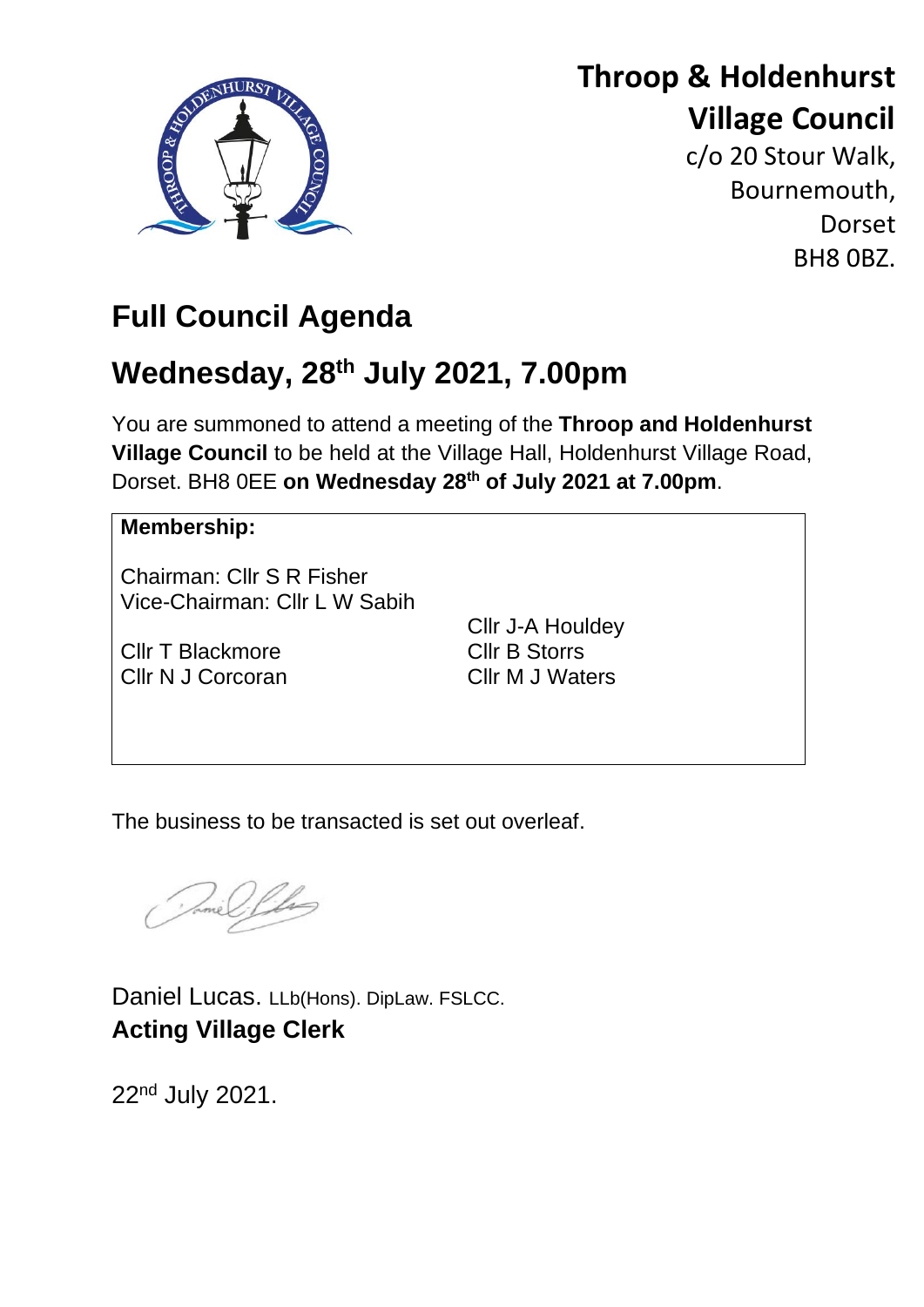# **Agenda**

#### **1. Apologies for Absence**

To receive any apologies for absence

#### **2. Declarations of Interest**

Members are reminded that any disclosable pecuniary interests must be declared including any issues which may arise through predetermination or the appearance of bias.

#### **3. Minutes of Previous Meeting**

To confirm as a correct record the minutes of the last meeting held on the 16<sup>th</sup> of June 2021.

#### **4. Announcements**

Announcement from the Chairman and/or Village Clerk

#### **5. Public Participation**

In accordance with the Council's Standing Orders the period of time designated for Public Participation cannot exceed 20 minutes unless directed by the Chairman of the meeting and a member of the public shall not speak for more than 4 minutes.

#### **6. Public Questions**

Members of the public who wish to ask a question at the meeting shall give notice to the Village Clerk of the question no later than 12 noon on the working day before the meeting is on. The question stated in the notice shall be the question asked at the meeting. The Chairman will call on those wishing to speak in turn, each questioner being allowed to speak for a maximum of 3 minutes. Those wishing to speak shall state their name and address.

#### **7. Questions from Councillors**

To receive any Councillor questions.

#### **8. Matters Arising from Previous Meeting**

Queen's Trees – Cllr Corcoran Update on Parish Website/Email Communications – Cllr Houldey Update on Allotments – Cllr Waters 13-16 Verbal 17-20

5-12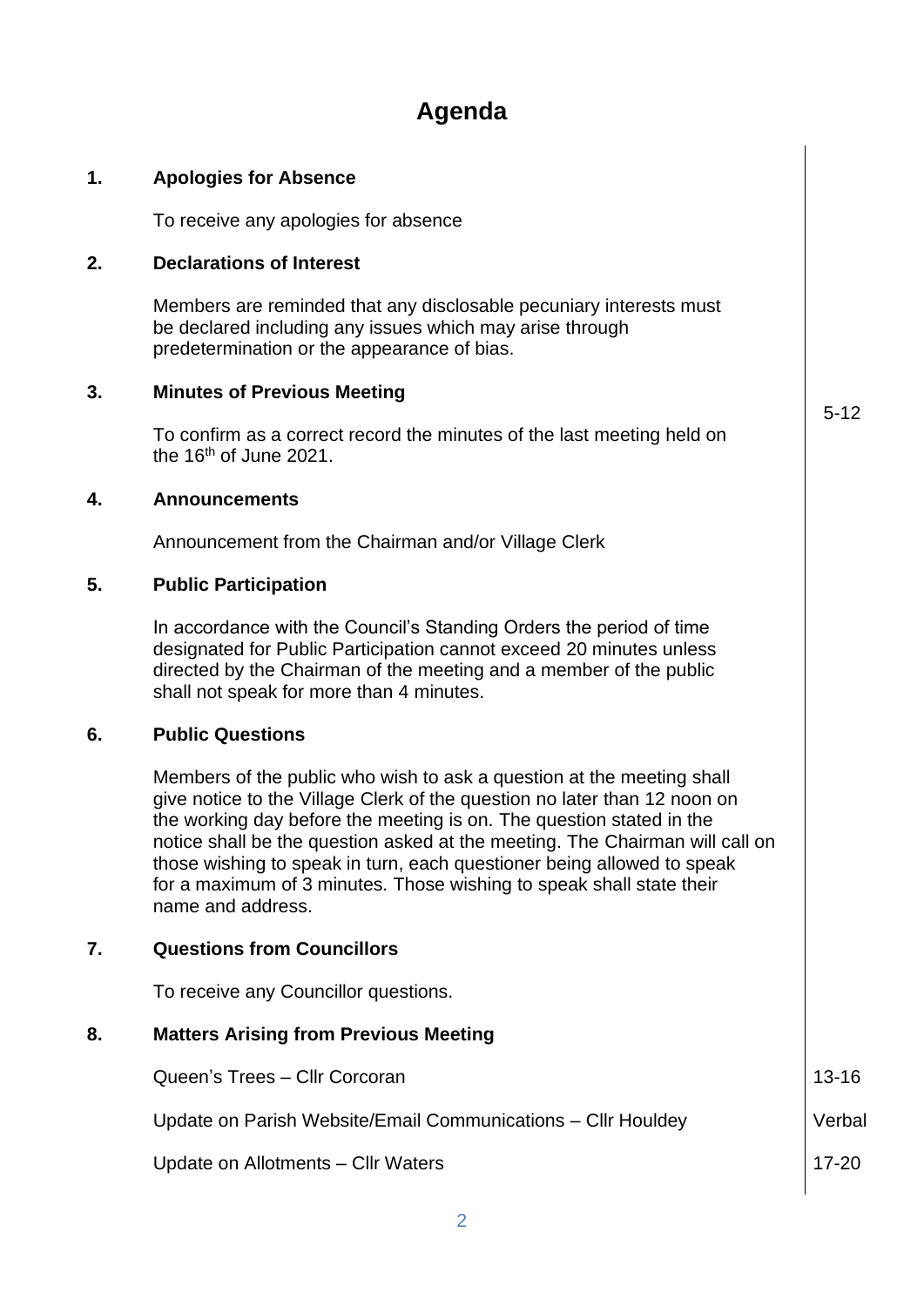|     | Update on the Throop SANG Application – Acting Village Clerk                                                                                                                                                                                                                                                                                                                                                                                                                                                                                                                                                                                                                                                                                                                             | Verbal    |  |
|-----|------------------------------------------------------------------------------------------------------------------------------------------------------------------------------------------------------------------------------------------------------------------------------------------------------------------------------------------------------------------------------------------------------------------------------------------------------------------------------------------------------------------------------------------------------------------------------------------------------------------------------------------------------------------------------------------------------------------------------------------------------------------------------------------|-----------|--|
|     | BCP Transforming Travel Throop - Hurn Link - Chairman.                                                                                                                                                                                                                                                                                                                                                                                                                                                                                                                                                                                                                                                                                                                                   | $21 - 23$ |  |
| 9.  | Proposed Footpath in Throop Rd - Via Community Infrastructure Levy<br><b>Bid process (Unitary CIIr Borthwick).</b>                                                                                                                                                                                                                                                                                                                                                                                                                                                                                                                                                                                                                                                                       |           |  |
|     | Cllr Borthwick invited to attend and comment.                                                                                                                                                                                                                                                                                                                                                                                                                                                                                                                                                                                                                                                                                                                                            |           |  |
| 10. | <b>Proposal for Village Council Noticeboard in Holdenhurst</b>                                                                                                                                                                                                                                                                                                                                                                                                                                                                                                                                                                                                                                                                                                                           |           |  |
|     | Cllr Sabih – (Report to Follow).                                                                                                                                                                                                                                                                                                                                                                                                                                                                                                                                                                                                                                                                                                                                                         |           |  |
| 11. | Throop War Memorial – Letter received from an elector<br>Appendix1                                                                                                                                                                                                                                                                                                                                                                                                                                                                                                                                                                                                                                                                                                                       |           |  |
| 12. | <b>Holdenhurst Neighbourhood Watch Scheme</b>                                                                                                                                                                                                                                                                                                                                                                                                                                                                                                                                                                                                                                                                                                                                            |           |  |
| 13. | <b>Identified Future BCP Council Initiatives within Village Council area</b>                                                                                                                                                                                                                                                                                                                                                                                                                                                                                                                                                                                                                                                                                                             |           |  |
| 14. | A338 highway plans still on the books<br>$\overline{\phantom{a}}$<br><b>Stour Valley Park</b><br>$\blacksquare$<br><b>Throop SANG</b><br>$\blacksquare$<br><b>Hicks Farm Development</b><br>$\blacksquare$<br><b>Burial Ground in Muscliffe Lane</b><br>$\overline{\phantom{a}}$<br><b>Future Residential Housing</b><br>$\blacksquare$<br><b>Identified Future Village Council Initiatives</b><br>Infrastructure: roads, potholes, paths and cycleways<br>$\blacksquare$<br>Installation of Fibre/ broadband to THVC<br>$\overline{\phantom{a}}$<br>Champion ecological and wildlife habitats within THVC.<br>$\overline{\phantom{a}}$<br>Safety and security within VC.<br>Communications: develop web site for VC information<br>Residents' surveys to inform THVC.<br>$\blacksquare$ |           |  |
| 15. | <b>BCP Major Consultations Coming Up</b>                                                                                                                                                                                                                                                                                                                                                                                                                                                                                                                                                                                                                                                                                                                                                 |           |  |
|     | Public consultation on a new Local Plan for Bournemouth, Christchurch and<br>$\overline{\phantom{a}}$<br>Poole<br>https://democracy.bcpcouncil.gov.uk/ieListDocuments.aspx?CId=285&MId=4<br>685&Ver=4                                                                                                                                                                                                                                                                                                                                                                                                                                                                                                                                                                                    |           |  |
|     | BCP Community Engagement and Consultation Strategy Consultation<br>$\overline{\phantom{a}}$<br>https://haveyoursay.bcpcouncil.gov.uk/community-engagement-and-<br>consultation-strategy-2021-2024                                                                                                                                                                                                                                                                                                                                                                                                                                                                                                                                                                                        |           |  |
| 16. | <b>Village Clerk's Report</b>                                                                                                                                                                                                                                                                                                                                                                                                                                                                                                                                                                                                                                                                                                                                                            |           |  |
|     | To follow (receipts and payments, bank reconciliation).                                                                                                                                                                                                                                                                                                                                                                                                                                                                                                                                                                                                                                                                                                                                  |           |  |

3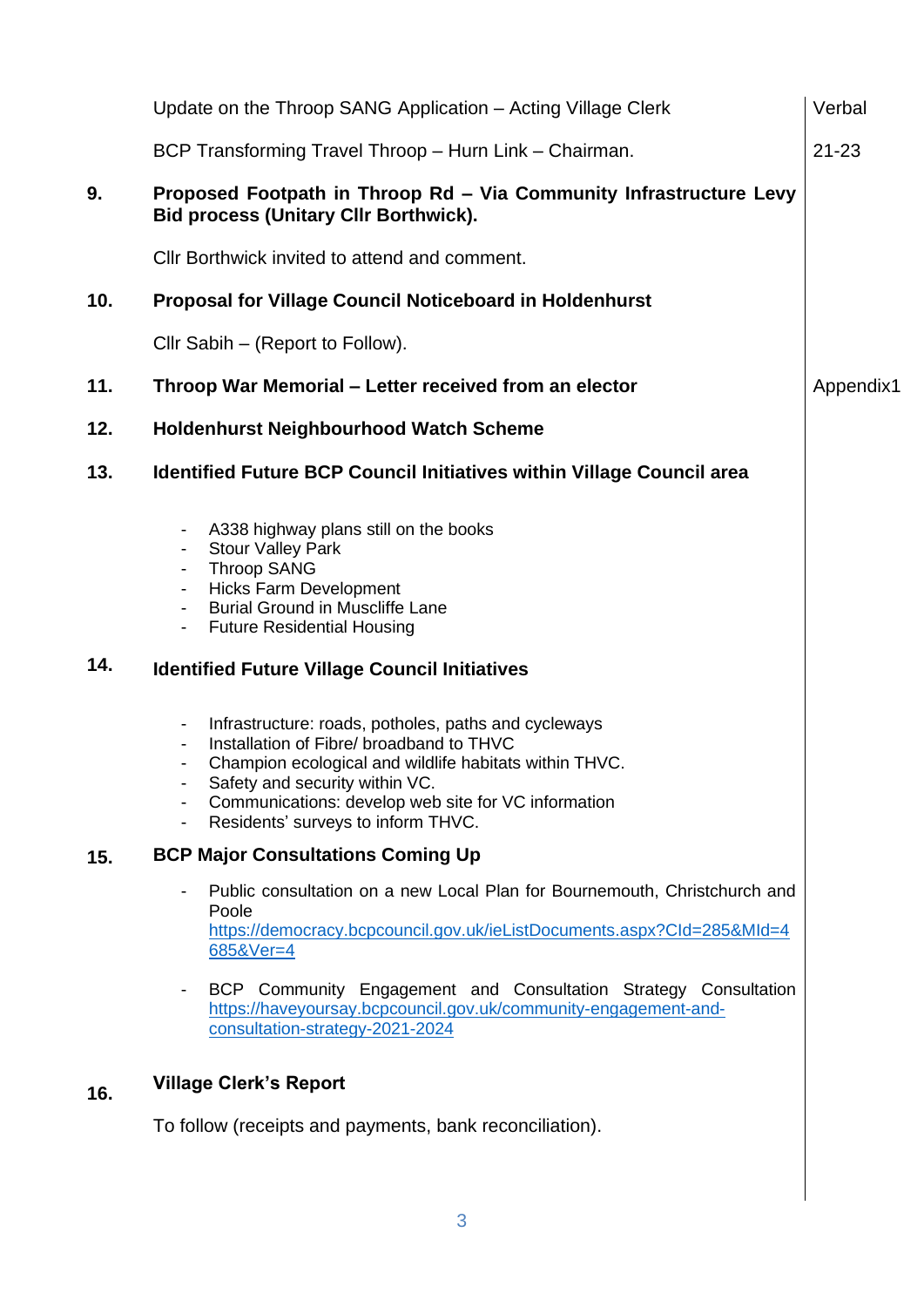## **17. Planning Applications**

Members are asked to consider the applications listed below and to comment. Members are reminded that comments must relate to material planning matters.

Individual application links are included below but all applications can be viewed online at:

<https://planning.bournemouth.gov.uk/>

#### **Application: [7-2021-7824-C](https://planning.bournemouth.gov.uk/plandisp.aspx?recno=102223) Hicks Farm Throop Road and land East of Lavender Road and Taylor Drive Bournemouth**

Change of use to Suitable Alternative Natural Greenspace (SANG) together with the formation of an associated car park . Access and infrastructure - Regulation 3 (Revised Application) (Re-consultation dated 21st July 2021).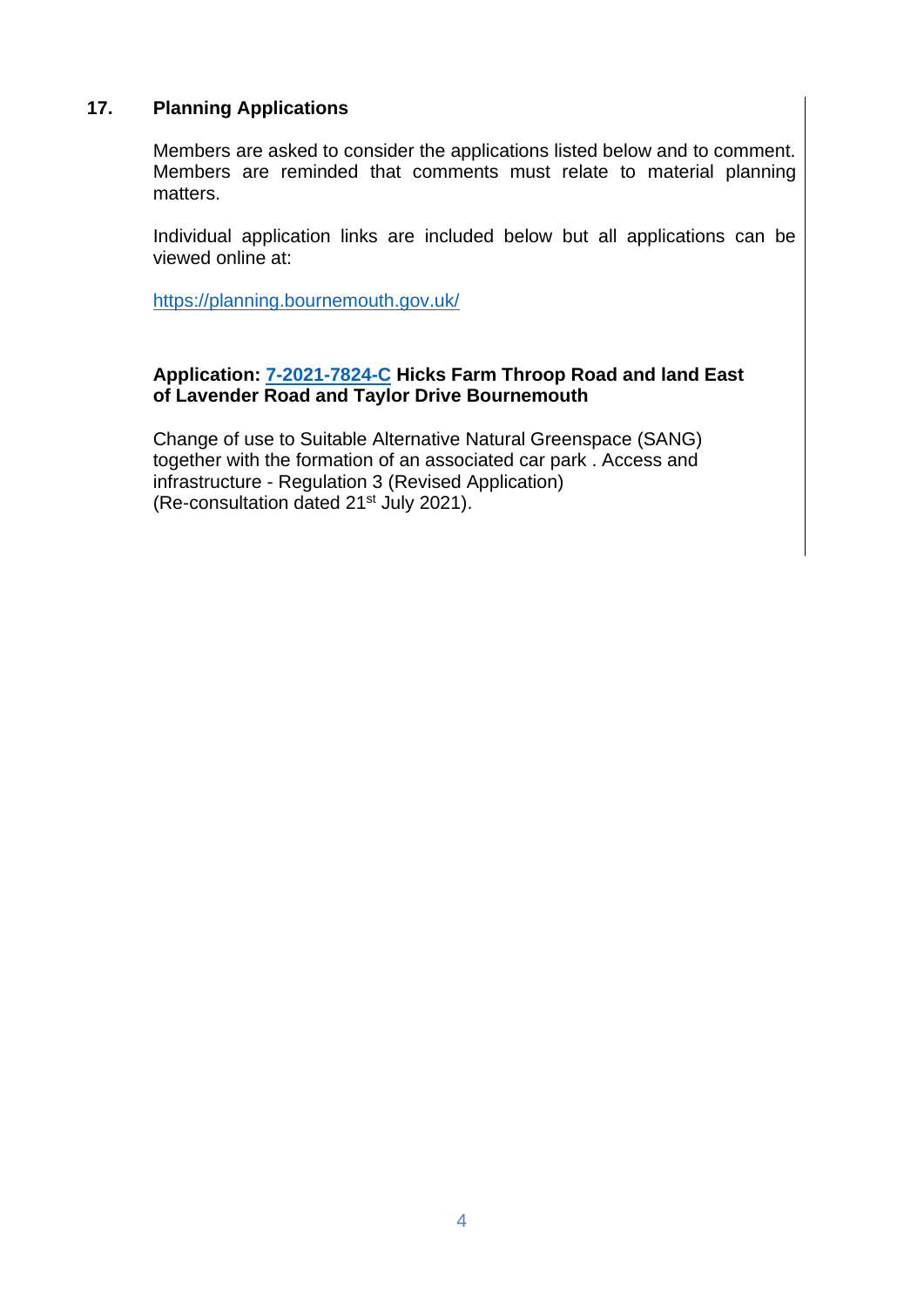# **THROOP AND HOLDENHURST VILLAGE COUNCIL**

# **FULL COUNCIL**

# Minutes of the Meeting held on 16th June 2021 at 7pm at Village Hall, Holdenhurst Village Road, Dorset. BH8 0EE

### Present:-

| Chairman:                         | Cllr S R Fisher                                                                           |
|-----------------------------------|-------------------------------------------------------------------------------------------|
| Vice-Chairman:                    | Cllr L W Sabih                                                                            |
|                                   |                                                                                           |
| Present:                          | Cllr T Blackmore, Cllr N J Corcoran, Cllr J-A Houldey, Cllr B<br>Storrs, Cllr M J Waters. |
|                                   |                                                                                           |
|                                   |                                                                                           |
| Apologies:                        | None                                                                                      |
| <b>Officers</b><br>present:       | Daniel Lucas, Acting Town Clerk & RFO                                                     |
| Members of the<br>Public present: | Eight                                                                                     |
| Members of the<br>Press present:  | None                                                                                      |
| Also Present:                     |                                                                                           |

#### **18. Apologies for Absence**

There were no apologies on this occasion.

### **19. Declaration of Acceptance of Office**

Cllr Sarah Fisher signed her declaration of office in front of the proper officer following the resolution of Council held on the  $6<sup>th</sup>$  of May 2021 (minute No.4) where permission was given in line with the Local Government Act 1972 section 83(4)(c).

# **20. Declarations of Interest**

There were no declarations of interest declared on this occasion.

# **21. Minutes of Previous Meeting**

The minutes were accepted as a true and accurate record.

Voting: Unanimous.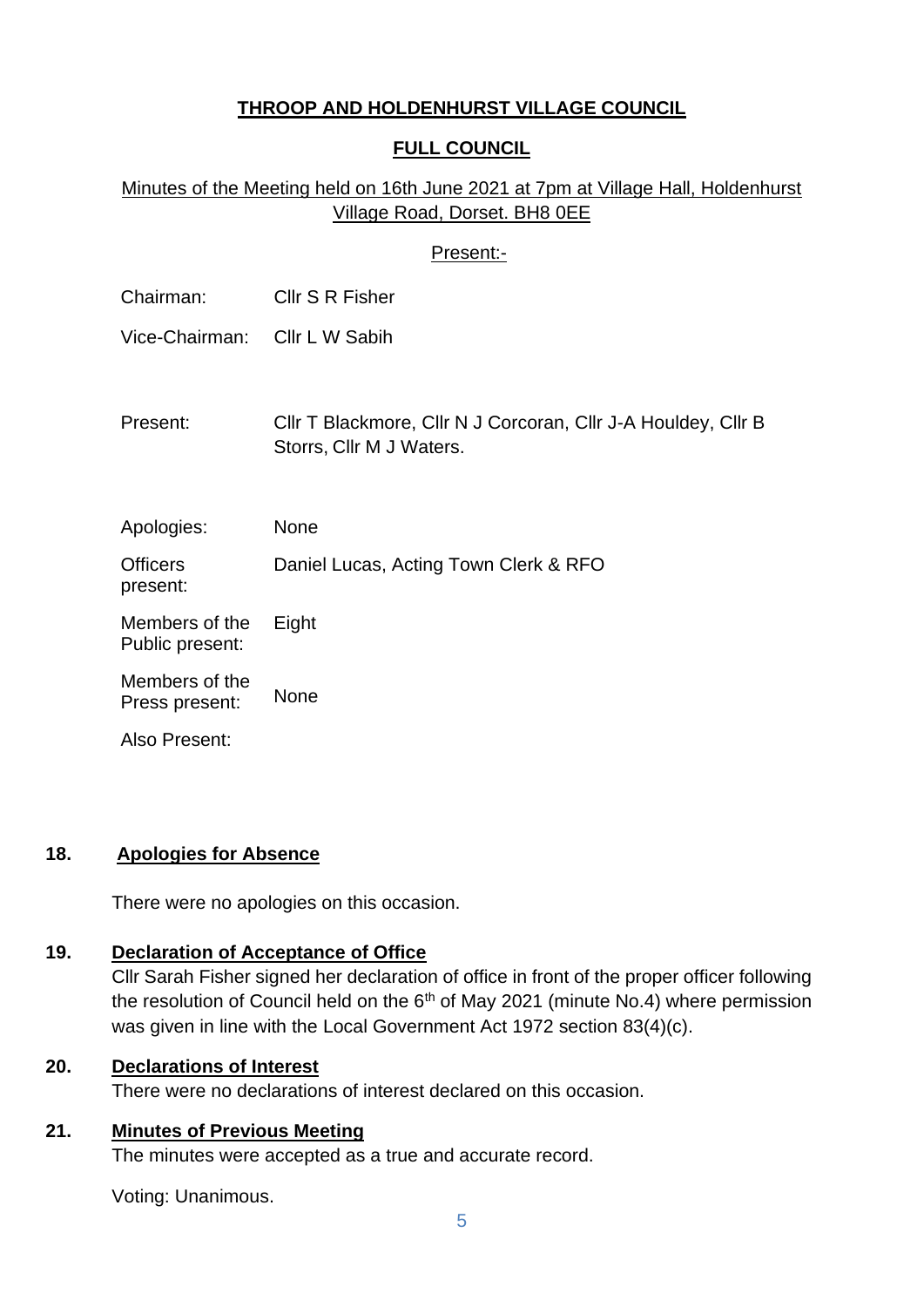### **22. Announcements**

The Chairman conveyed her thanks for the work by the community where over 300 signatures were presented to the outgoing Bournemouth Borough Council to express the sentiment of creating a village council. Thanks were also highlighted to the work of the Holdenhurst Meeting as well as acknowledging the work of Cllrs Sabih and Waters. The Chairman also identified the commitment of two electors for their help during this time.

A special thanks was conveyed by the Chairman to Cllr Waters for the preparation of the budget during the shadow council transition stage and his liaison work with the Shadow BCP Council at the time.

Thanks, was also conveyed for the Acting Village Clerk.

The Chairman concluded by stating that the Council was looking forward to working with the village and its community.

## **23. Public Participation**

There were no members of the public who wished to speak on this occasion.

## **24. Public Questions**

There were no public questions on this occasion.

#### **25. Councillor Questions**

There were no questions from councillors on this occasion.

Voting: Unanimous.

#### **26. Planning Applications**

Members were asked to consider the applications listed below and to comment: **Application: [7-2021-7824-C](https://planning.bournemouth.gov.uk/plandisp.aspx?recno=102223) Hicks Farm Throop Road and land East** 

#### **of Lavender Road and Taylor Drive Bournemouth**

Change of use to Suitable Alternative Natural Greenspace (SANG) together with the formation of an associated car park . Access and infrastructure - Regulation 3 (Revised Application)

Cllr Houldey opened the debate and stated that the revised scheme did not overcome the original objections. She explained that she felt the movement of the car park and the addition of the banking/bund did not overcome the objections.

Cllr Blackmore agreed and he felt that the Council should support the sentiment of the objections conveyed by the public in the response to the application.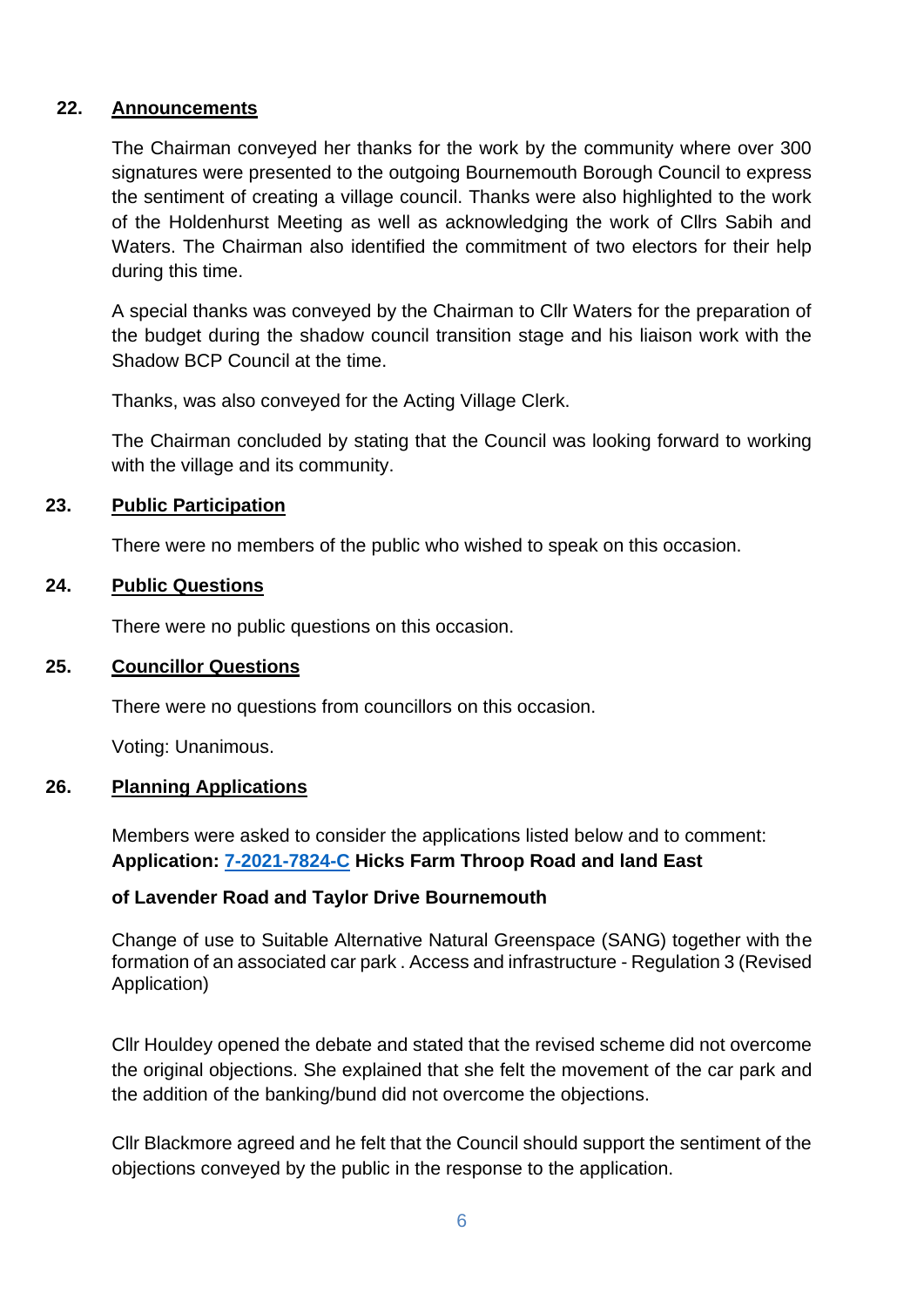Cllr Houldey then read out the decision notice dated 10<sup>th</sup> December 2020 and refusal to the original application. Cllr Blackmore assisted here and read out the salient reasons of refusal to the original application.

Cllr Waters stated that he was not convinced that the bulk of the objections seen on the Local Planning Authority's website portal will carry much weight. However, he was not swayed by the lack of rigour in investigating alternative sites and locations for this SANG. He stressed that as a new council it must address the planning issues in a clear way.

Cllr Houldey felt that this was part of a jigsaw of more things coming to the Throop and Holdenhurst communities.

The Chairman stated strongly that just because of the Winter Gardens scheme had been granted planning permission it should not follow that the current SANG proposal should be granted as a matter of course.

A question from the public interrupted the debate at this stage. The elector questioned that Bournemouth Borough Council does not exist anymore so queried why the proposal could not be located elsewhere.

Cllr Houldey explained that the Canford SANG had been agreed but the site involves monetary issues. At this stage the Chairman conveyed her worry in this regard.

A second intervention was then received from a different member of the public. The elector stated that in at least four areas the SANG proposal did not meet the guidelines required to be considered a SANG.

Cllr Sabih felt that the Council should endorse the original reasons for refusal as the current revised application did not overcome these objections. He summarised the reasons being Green Belt concerns and it impacting upon the openness of the Green Belt, the harm to the Conservation Area, the design amendments not being enough to overcome the harm here to amenity and the impact of the scheme being detrimental to achieving sustainable travel objectives. He felt the Council should raise objection based upon the original reasons for refusal. Cllr Sabih also acknowledged the impact of the scheme on the environment and that he felt their was a lack of rigour in assessing the impacts of the scheme upon protected species and the impacts of the scheme on the environment as a whole. He MOVED that the Council raise objection based upon the original reasons for refusal as well as stressing concerns about the lack of rigour of the environmental aspects of the application before the Local Planning Authority.

Cllr Corcoran SECONDED this proposition stating that he was not convinced much had been done to outweigh the original objections. He also felt that commenting on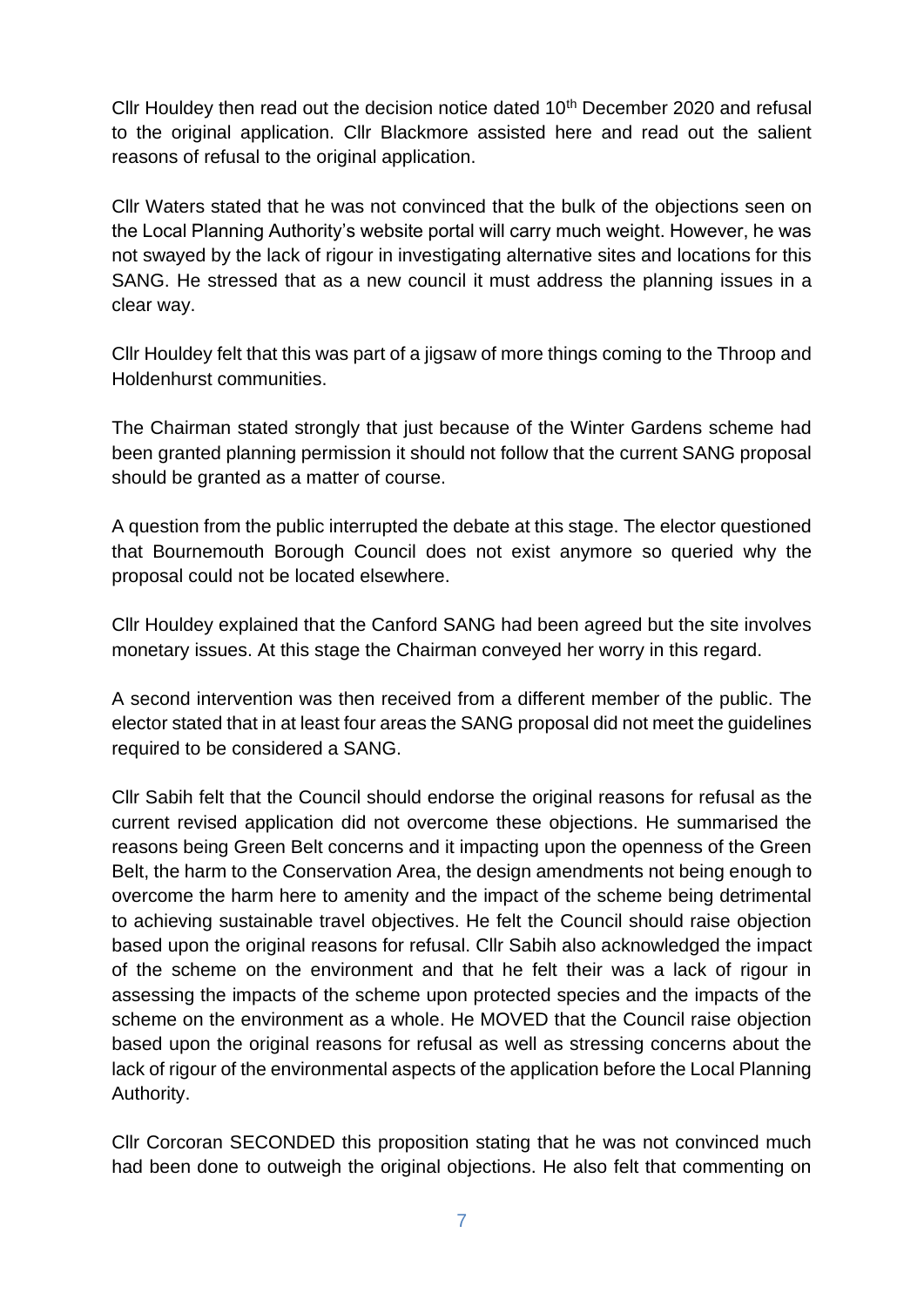the environmental aspects was a good approach here to capture the sentiments of the public.

The Village Clerk stressed that given the detail of the motion here and that the exact wording would be difficult to capture in session he asked the proposer and seconder if they were happy to accept that the response be delegated to the Village Clerk in consultation with the Chairman. Cllr Sabih and Corcoran were content with this approach.

The motion was then put to the vote.

Voting: Unanimous.

**RESOLVED: That the Village Council raise objection to the scheme based upon the original reasons for refusal as outlined in application 7-2019-7824-B and that the Village Council expresses its concern relating to the environmental impacts of the scheme and DELEGATES to the Village Clerk in consultation with the Chairman to write to the Local Planning Authority raising objection upon this basis.** 

# **27. BCP Council Consultations: Transforming Travel – Transforming Cities Fund (TCF) Programme**

The Council considered the BCP Consultation document relating to the the Merley, Poole to/from Christchurch travel corridor. In particular Councillors' observations upon that section dealing with proposals for Castle Lane West- Parley Lane.

Cllr Houldey conveyed that it was not a safe route along Broadway Lane.

An elector at this stage stated that people do use the path and seemed to be scared of being run-over by cars.

The Chairman added that the lane is used for school-runs and funerals, so it is busy.

Cllr Houldey felt there were strong ecological arguments which were still relevant given the amount of infrastructure any improvements will bring to this area of countryside. She felt it would overall be detrimental to the countryside at this location. She also explained that comments from Hurn Parish Council have also been received.

Cllr Sabih stated that it cannot be closed down as he felt people want more access to our countryside and open spaces for recreation, leisure, and transport purposes. He stated that perhaps a compromise was the best approach here where sections of busy use can be well-managed for example; sections were pedestrians and cyclists come into conflict. He stated that the countryside was a huge asset and that it should be preserved for exercise rather than it being endorsed as an attraction per se.

Cllr Corcoran had no real problem with what was being proposed in the consultation, but he did explain that it does become a problem when pedestrians and cyclists come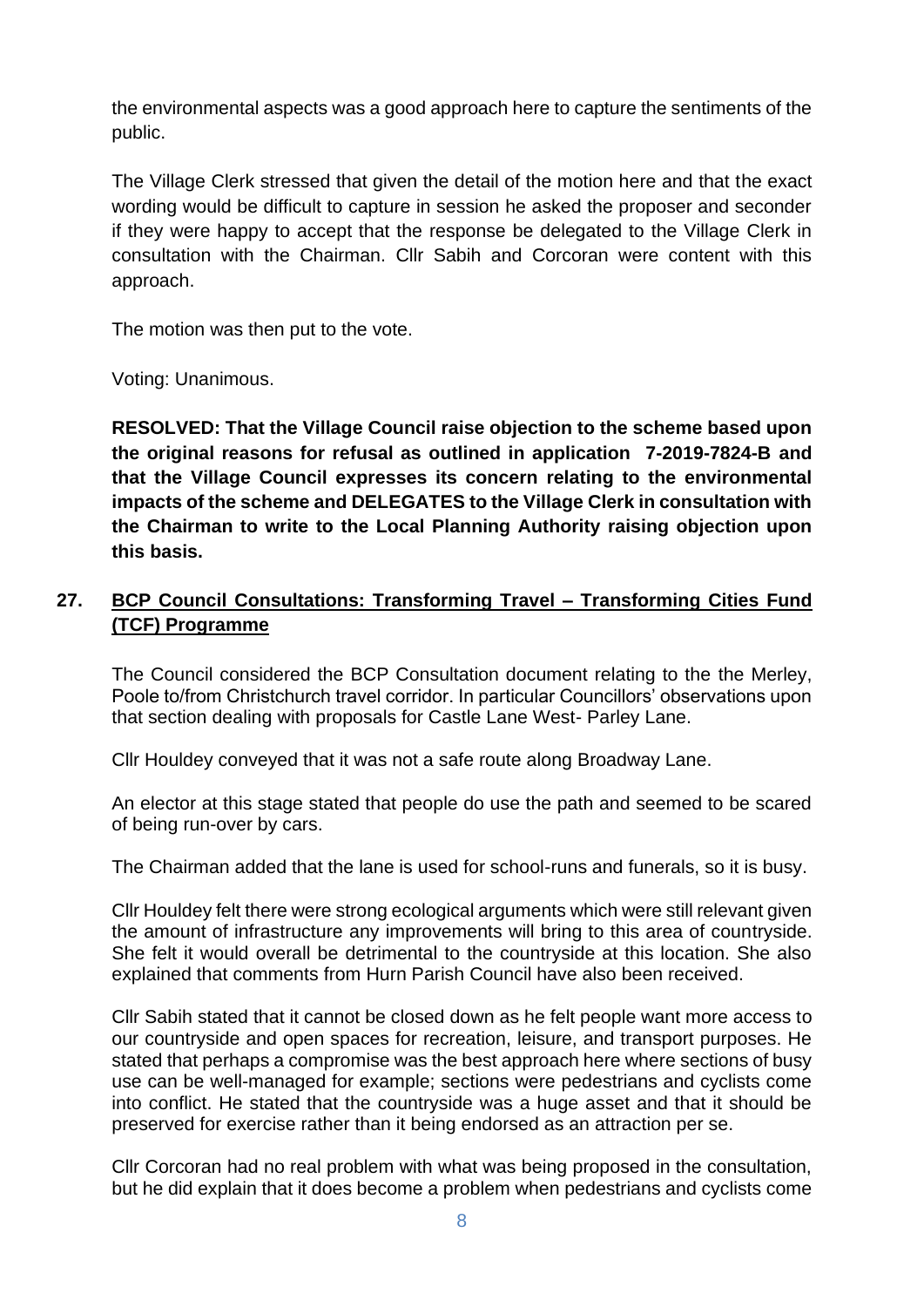into conflict. The inter-mingling between these two users was a safety issue. Overall, he felt that the proposal seems to make it safer to have designated places for cyclists and pedestrians to use; especially at pinch points along the routing.

Cllr Storrs raised the query that it would seem possible to build in the design zones for cyclists to dismount when approaching points of conflict at speed.

Cllr Houldey felt that cyclists should be asked to use the road bridge at Wessex Water as this seemed more sensible.

The Chairman also echoed the sentiments of other councillors especially concerning the speed of cyclists.

Cllr Waters explained that in his view having decent pathways is of benefit to the wider appeal of the countryside. He stated that it is difficult to stand in the way of progress here and felt that it was better to deal with the issues through proper design, regulation, and management. He agreed however, that Berry Hill Bridge/Lane seemed a better alternative in terms of routing.

An elector at this stage stated that Berry Hill Lane/Way if possible would be a better solution.

Cllr Houldey MOVED that the Council should send a narrative response neither supporting nor objecting to the proposals. She felt the response should capture the points that the council is in favour of cycling and roaming, that pinch points between cyclists and pedestrians should be safer by design and consider dismount zones, that an alternative river crossing at Berry Hill Bridge be explored and considered, but all the while highlighting the sensitivities of the countryside here so that it is the less intrusive route/design.

Cllr Blackmore SECONDED the proposition.

The Village Clerk explained if the proposer and seconder were happy for the response to be delegated to the Clerk in consultation with the Chairman. Both the proposer and seconder agreed.

Voting: 5 in favour. 2 Against.

**RESOLVED: That the Council responds to the BCP Council consultation by writing a narrative response endorsing the points conveyed and DELEGATES to the Village Clerk in consultation with the Chairman to write a narrative response echoing the points conveyed.** 

#### **28. New Model Code of Conduct**

The Acting Village Clerk explained Members have adopted previously the recommended sector specific Code of Conduct (National Association of Local Councils). The Local Government Association has released a revised Code of Conduct which has been adopted by BCP Council. The Dorset Association of Parish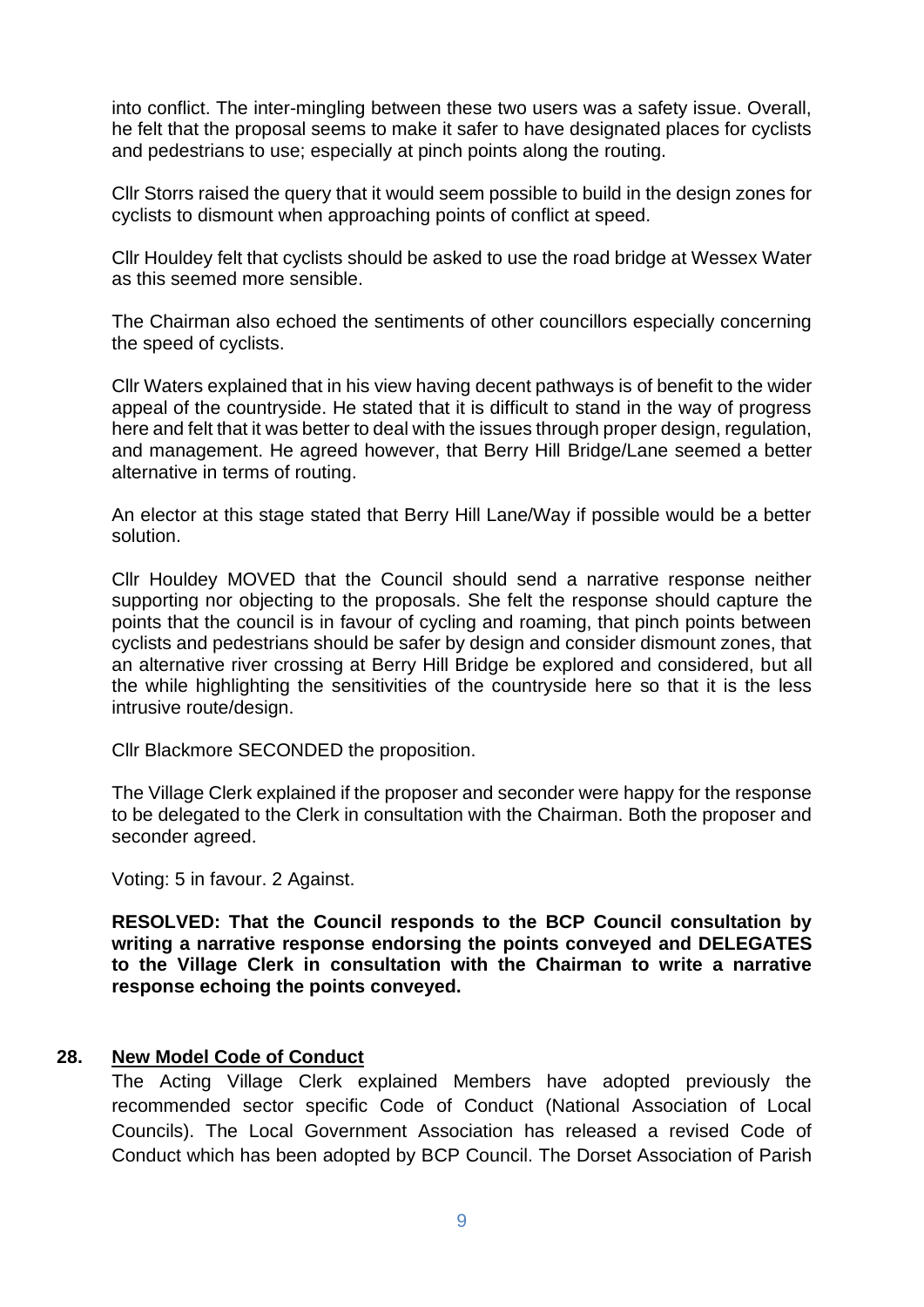and Town Councils recommend that parishes look at also adopting this new Code. The LGA Code of Conduct appears at Appendix 2 to the minute book.

He recommended that Throop and Holdenhurst adopts the Local Government Association Model Code of Conduct 2020 replacing the previously adopted NALC Code of Conduct.

It was PROPOSED by Cllr Waters to adopt the LGA Model Code of Conduct 2020.

Cllr Blackmore SECONDED the proposition.

Voting: Unanimous.

# **RESOLVED: The LGA Model Code of Conduct 2020 was adopted.**

# **29. Insurance Provision**

Members were provided with two quotations for insurance provision which appear as Appendix 3 to the minute book. The quotations came from Came & Company and Zurich. The Town Clerk highlighted the budget for insurance provision being: Allotment Insurance £500 and Property, Public Liability Insurance £250.

Members considered the quotations, and it was PROPOSED by Cllr Sabih to incept a policy with Zurich. This was SECONDED by Cllr Corcoran.

Voting: Unanimous

**RESOLVED: That the Council DELEGATES to the Village Clerk to accept the quotation from Zurich for insurance provision for the allotments, property, public liability on the basis that the Council shall pay: £709.07 (inclusive of any insurance premium tax) for the policy term 5/7/2021 to 4/7/2021.**

# **30. Website Design and Construction**

The Clerk reported that he had investigated website provision with a sector specific website provider (Aubergine 262 Ltd) to provide website design and IT infrastructure for the Council going forwards. The details of the quotation provided appear at Appendix 4 to the minute book. The Clerk summarised the quotation:

Basic set up & year 1 consists of:

1) One-off set up: £700 + VAT (SLCC member discount)

2) Annual SSL-protected hosting & basic support (2 hours support annually): £199 + VAT pa

3) Quarterly WCAG compliance website monitoring scan & reports: £299 + VAT pa

4) Registration of .gov.uk domain £100 + VAT pa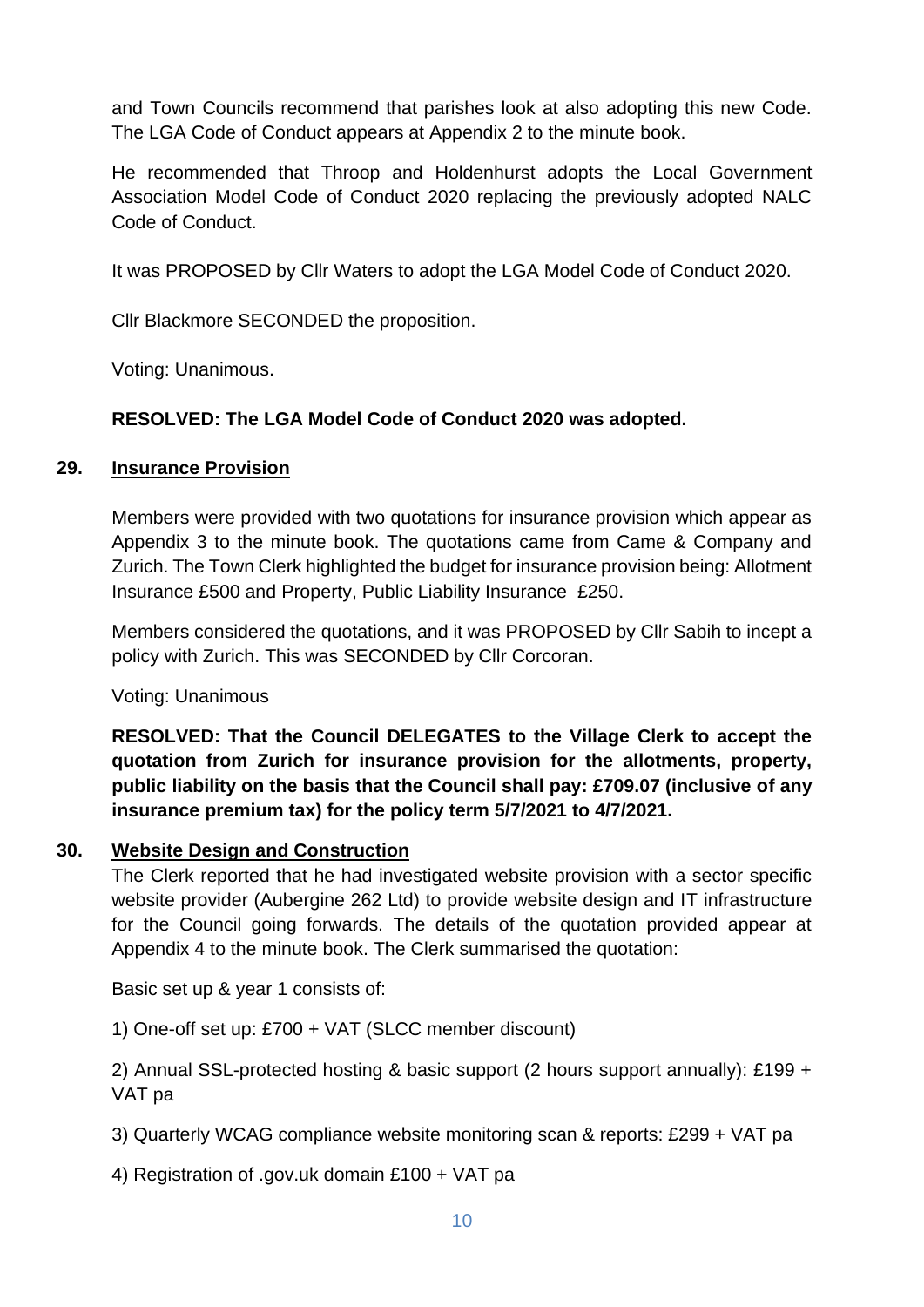5) Set up of MS O365 email service (9x accounts)

£290 + VAT (email mailbox service paid directly to Microsoft and is charged at £4 per mailbox, per month).

6) Set up of MS Office+cloud storage for clerk based on 3 hours IT remote support £210 + VAT + monthly subscription fee paid directly to Microsoft at £9.40 + VAT per month, per user.

Total fees for year one: £1798 + VAT + monthly subscription fees for Microsoft

The Clerk also explained that optional extras and enhanced functionality could also be added and "bolted-on" to the website provision and that the Village Council budget allowed for £2000 for the "one-off" cost of website purchase and design.

It was PROPOSED by Cllr Houldey that the Council agree to commission aubergine for website and email construction based on the quotation provided. This was SECONDED by Cllr Corcoran.

Voting: Unanimous

**RESOLVED: That the Council agrees to the quotation provided as appears in the minute book at Appendix 4 for Aubergine 262 Ltd to design and provide a Village Council website and email accounts and that it DELEGATES to the Village Clerk to agree the sum of £1798 +VAT with Aubergine 262 Ltd accordingly.** 

# **31. Queen's Trees**

The Village Clerk updated Members about possibly marking this occasion. He explained *[The Queen's Green Canopy](https://queensgreencanopy.org/)* (QGC) is a tree planting initiative to mark Her Majesty's Platinum Jubilee in 2022. In anticipation of the tree planting season (October-March) Members' attention was drawn to whether the Village Council should apply to the Woodland Trust and order sapling trees:

<https://www.woodlandtrust.org.uk/plant-trees/schools-and-communities/>

The Clerk explained site shall have to be identified and a day set-aside in the treeplanting season to bring together families, volunteers or associations to assist in the initiative. At this stage however the Clerk was canvassing for an "in principle" decision where Members were simply asked whether the Council wishes to progress with the scheme and to 'ear-mark' a potential site where sapling trees could be planted. The Clerk stressed future Council meetings shall deal with the planning of a community day or similar if Members were so minded.

Cllr Waters explained we would need to consider details such as land-ownership and possible consents with BCP Council.

Cllr Houldey Conveyed the same sentiments however expressed it seemed a good initiative.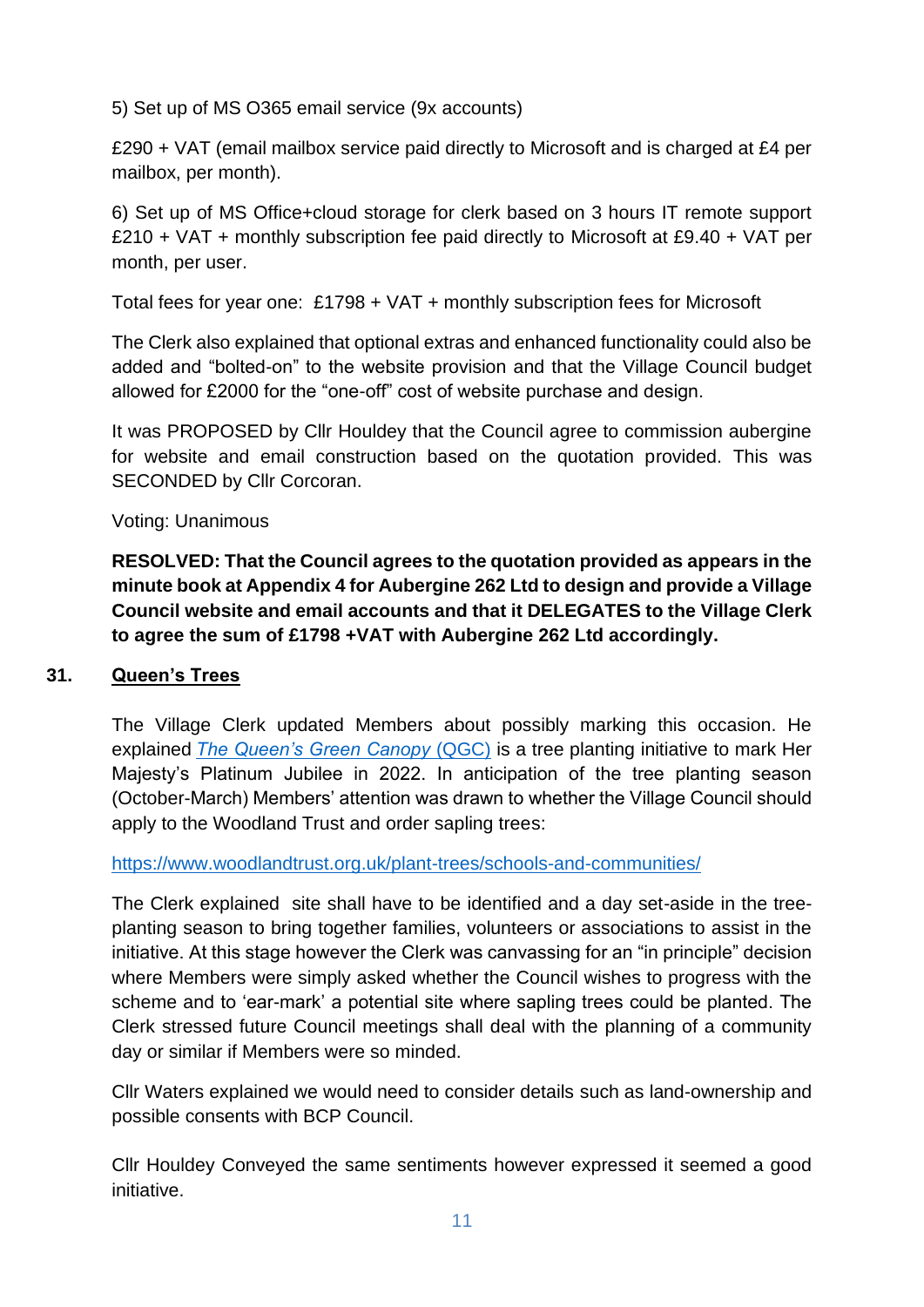Cllr Waters PROPOSED that the Council should re-visit this and that it should be brought back to Council with further detail. Cllr Sabih SECONDED the proposal.

Voting: Unanimous

**RESOLVED: That the issue of the Queen's Trees commemorative event be brought back to Council with further detail.**

## **32. Social Media Policy**

The Village Clerk reported that Members were keen to engage with the community. He presented to Council a Social Media Policy for Members which appears at Appendix 5 to the minute book to consider and adapt and change according to their needs. The Clerk commented that this policy will direct any online engagements and Members were reminded that the Code of Conduct applies to online presence when acting in the capacity as a councillor.

Cllr Houldey thanked the clerk for preparing this and PROPOSED that the Council adopts the policy as set-out. Cllr Corcoran SECONDED the proposal.

Voting: Unanimous.

**RESOLVED: That the Social Media Policy which appears as Appendix 5 to the Minute Book be adopted by the Council.**

The meeting ended at 8:46pm

# CHAIRMAN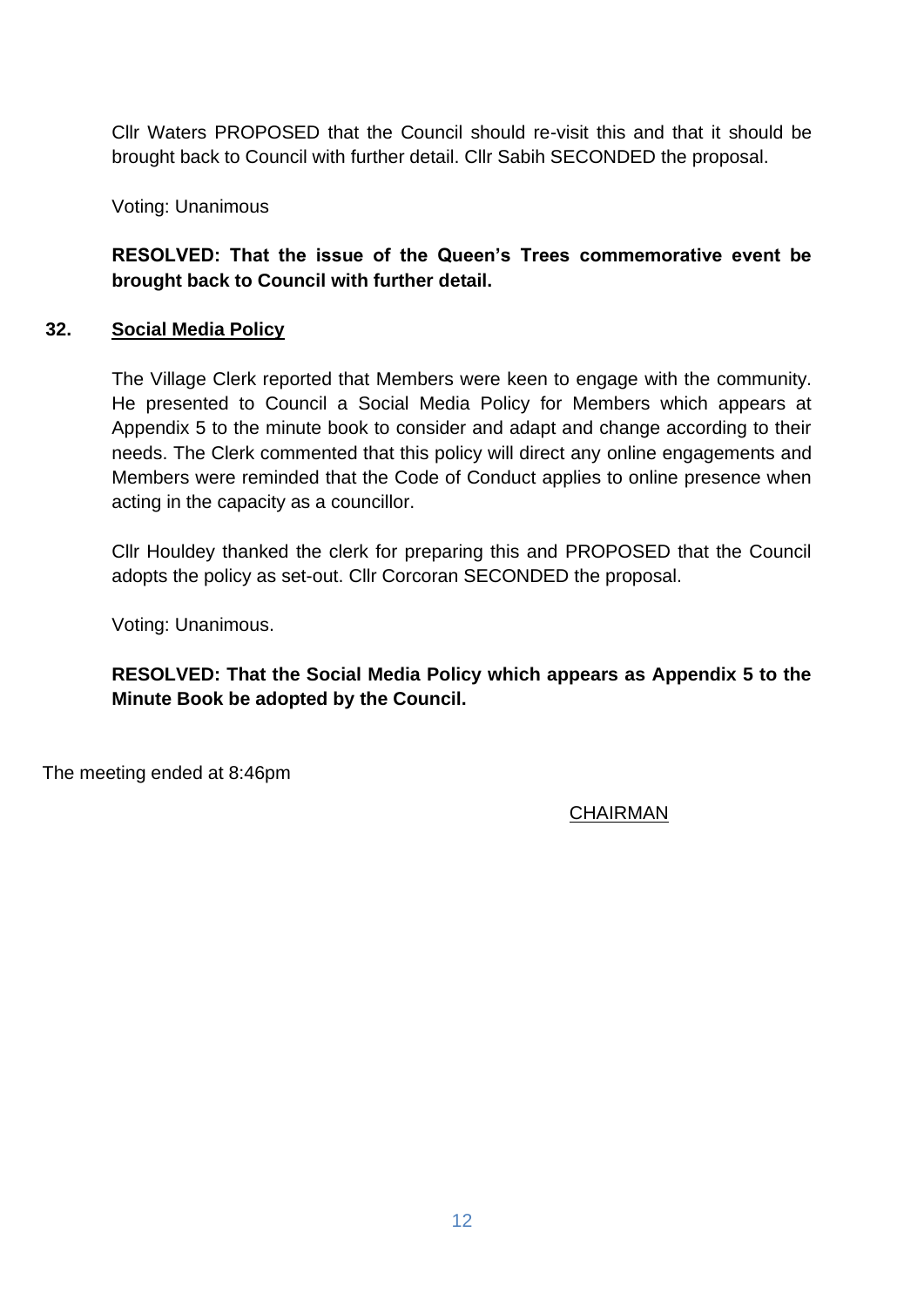#### **AGENDA ITEM 8**

| Councillor: | Nathan Corcoran                                                                                  |
|-------------|--------------------------------------------------------------------------------------------------|
| Date:       | 20/07/2021                                                                                       |
| Purpose:    | Understand the requirements for the Queens canopy and how we can get involved<br>as a community. |

#### **Conclusions**

**We can apply as a Parish however as the available land is owned by BCP and that the BCP council is likely to have their own plan for the queen's canopy I propose we collaborate with BCP Council to try to make provision for the Parish. In the event that this is not possible, we will look to engage with the Woodland Trust.** 

**There is no additional cost for the trees however; there may be a cost to BCP and the Parks Department for the planting of trees even if we arrange to do these ourselves. This will need to be considered before the meeting.** 

**Please see appendix of the different packages available.**

#### **What we have to do?**

There are certain activities that will need to be agreed and understood before we will be able to apply for the associated trees via the Woodlands Trust.

Before we apply, we will need to:

- Know the six digit grid reference for the land you wish to plant using the grid reference finder
- Have permission from the legal landowner

It is also a good idea to contact your local council's tree enquiries team before you apply, as they may have important guidance for planting in your area.

#### **Who can apply?**

- Schools across the UK, plus nurseries, colleges, universities and outdoor learning centres
- All kinds of different groups such as resident associations, sports clubs, parish councils, scouts, guides and many more.

You do not need to belong to an official organisation. You could even set up a group for planting, but you must be not-for-profit. The most important thing is that your group is willing to take on the planning, planting and care of the saplings.

Where to plant? - Planting a single tree

Think about where you are planting in relation to your house, your neighbours, and any other buildings.

Consider the ultimate size that the tree will grow to. Will it still fit the space you have in mind?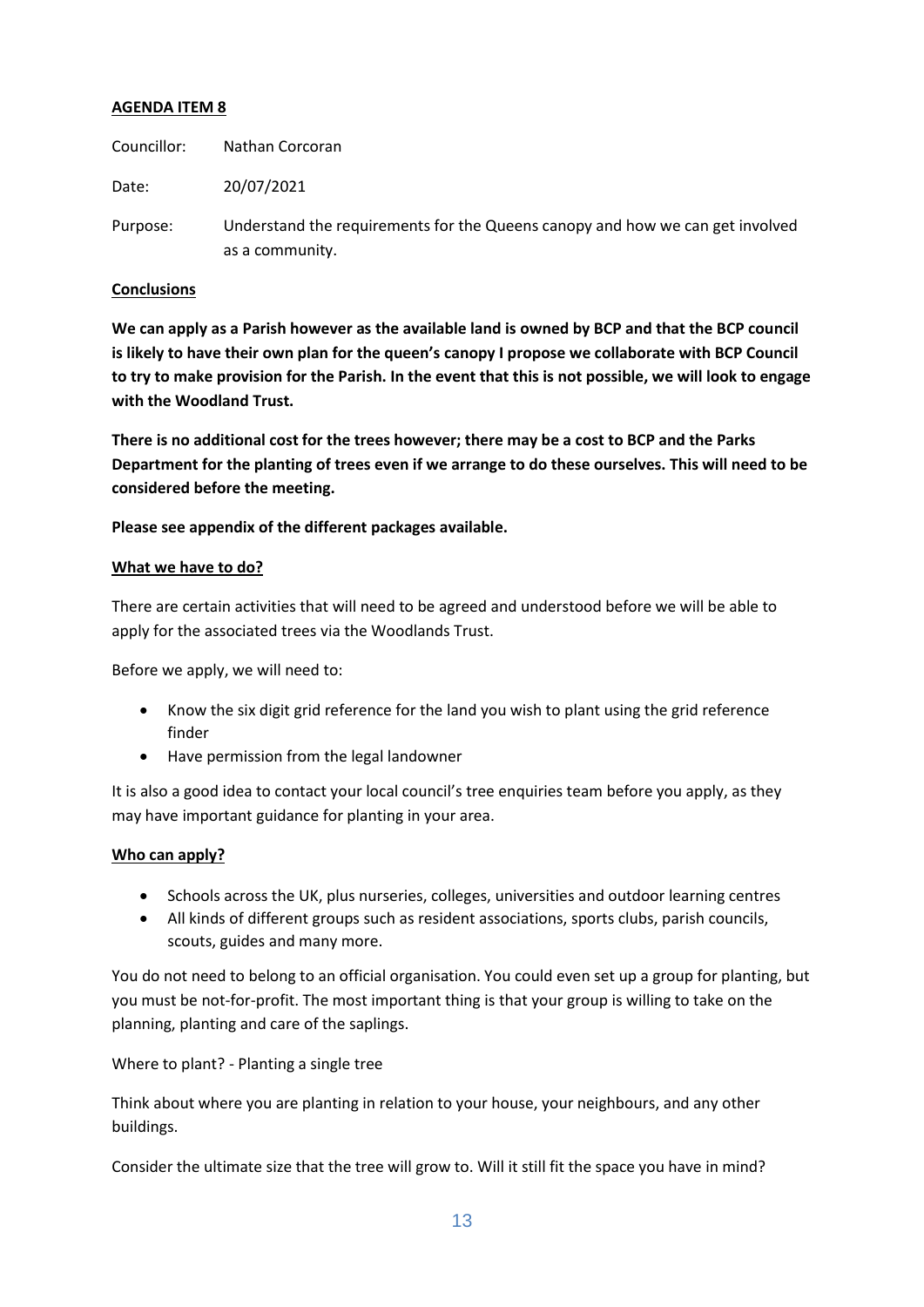Some roots and branches may spread beyond the boundaries of your property and trees can cause structural damage. Be aware of places where limbs may fall or roots might grow.

We do not recommend growing trees in pots as they quickly outgrow them and will suffer stress if moved when they're bigger. If you have limited space, read our blog for advice on the best British trees for gardens.

A tree may be small when you plant it, but think about how big it will grow over the years. Trees can cause structural damage so it is vital to consider anything the roots might disturb or where limbs could fall. The canopy may eventually spread beyond the boundaries of your property, and roots could stretch even further, so be aware of building foundations and underground services like water pipes and broadband cables. Check our guide to 31 native trees to see how big different species can grow. For more advice and information, contact the Arboriculture Association.

We will need to discuss with BCP potential sites and support they will be able to provide. They are likely to have their own scheme and we may be able to get involved with this.

#### **COVID Considerations**

Please follow the government guidance specific to your country and region.

Once you are able to plant, you can hold a safe and enjoyable planting event by following some simple steps:

- Maintain social distancing in line with government guidance.
- Where possible divide the planting site into personal work areas.
- The trees will be delivered in bundles that can be easily moved by one person. Where possible allocate the saplings to each personal workspace before planters arrive.
- Use barrier tape and signage at the planting area to separate any visitors from planters so you can maintain social distancing.
- Where possible allocate specific tools and equipment to the same person for the duration of planting. Where this is not possible, they must be cleaned thoroughly before being handed on.
- All handheld equipment such as spades must be disinfected before handing out and at the end of the working day.
- Provide fresh water, soap and hand sanitiser so people can wash their hands in line with NHS guidance. Encourage planters to wash their hands at every break.
- Planters should bring their own refreshments and avoid sharing
- Avoid sharing any personal protective equipment
- Record the contact details of your planters to support NHS Test and Trace requirements.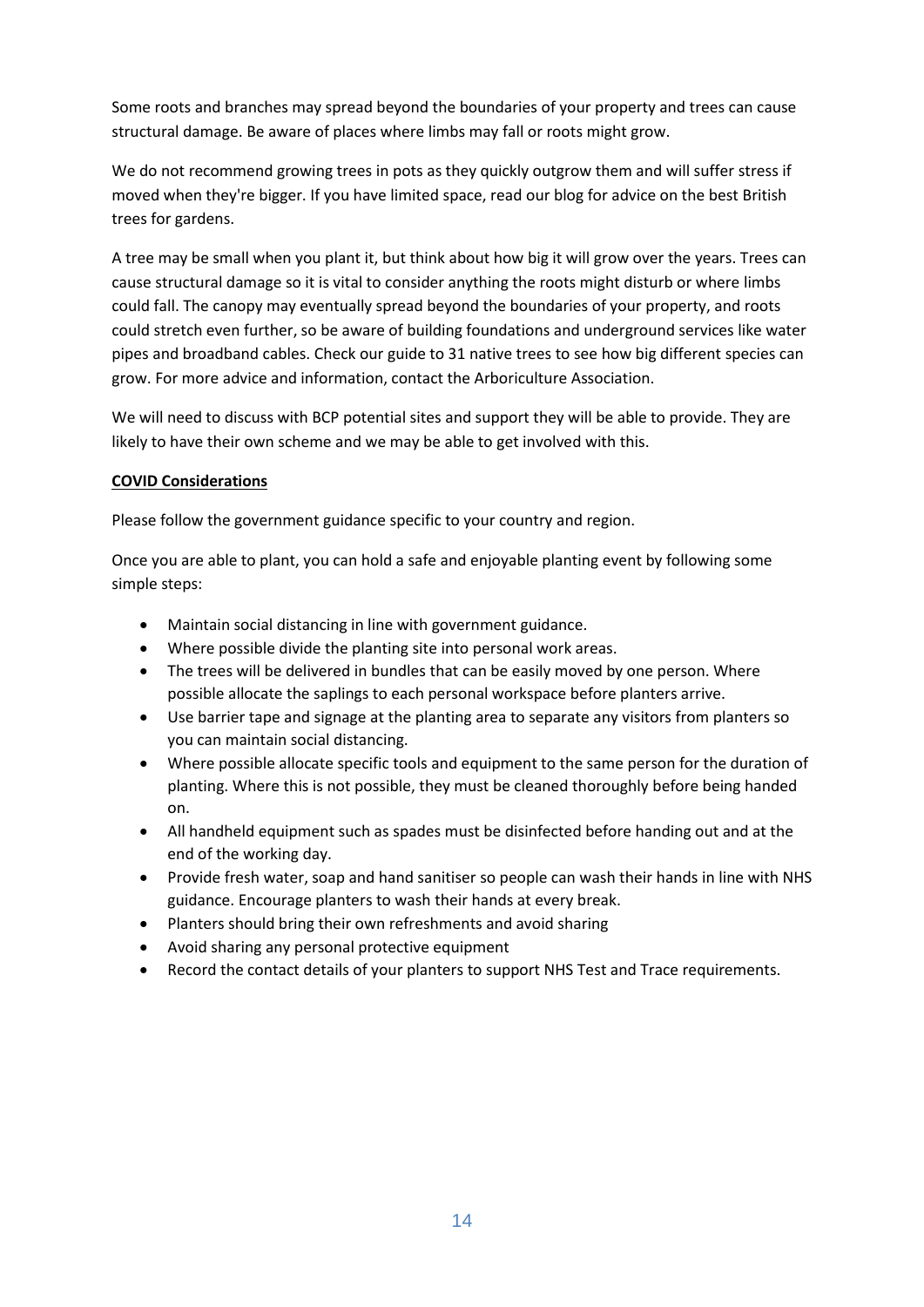Appendix 1 – Options for Tree Supply

**Hedge** - Make a natural screen or connect existing woodland to help wildlife stay on the move. You will get a variety of each species for 8 metres of full, easy to manage hedging.

For a longer length, our Wild Harvest, Year Round Colour, Wildlife, and Wild Wood packs also make great hedgerows and are available with 105 or 420 saplings.

- Trees: 30
- Species: dog rose, hawthorn, hazel, crab apple, dogwood
- Size of land: 6-8 metres of double-row hedging
- Protection: spiral guards and canes

**Copse** - Plant a mini forest school classroom or a peaceful spot that is an oasis for birds. You will get 10 of each species for a small, tranquil copse.

- Trees: 30
- Species: silver birch, rowan, wild cherry
- Size of land: tennis court
- Protection: spiral guards and canes
- Close up of a cluster of crab apple fruits

**Wild harvest -** Grow an array of fruits and nuts to produce your own jams, jellies, wines and more.

- Trees: 105 or 420
- Species: hazel, blackthorn, crab apple, elder, dog rose, rowan
- Size of land for 105 saplings: 4x tennis courts or 20-25 metres double-row hedge
- Size of land for 420 saplings: 1x football pitch or 85-100 metres double-row hedge
- Protection: spiral guards and canes
- Close up of a cluster of white cherry blossom flowers

**Year-round colour -** Enjoy beautiful blossoms, bright berries and stunning autumn displays.

- Trees: 105 or 420
- Species: hawthorn, dogwood, wild cherry, silver birch, rowan, hazel
- Size of land for 105 saplings: 4x tennis courts or 20-25 metres double-row hedge
- Size of land for 420 saplings: 1x football pitch or 85-100 metres double-row hedge
- Protection: spiral guards and canes
- Close up of green oak leaves

**Working wood -** Fuel a log burner in 7-10 years, or channel your creativity and learn to carve or weave willow.

- Trees: 105 or 420
- Species: rowan, silver birch, wild cherry, common oak, field maple, grey willow
- Size of land for 105 saplings: 4x tennis courts
- Size of land for 420 saplings: football pitch
- Protection: spiral guards and canes
- Close up of a cluster of holly leaves and berries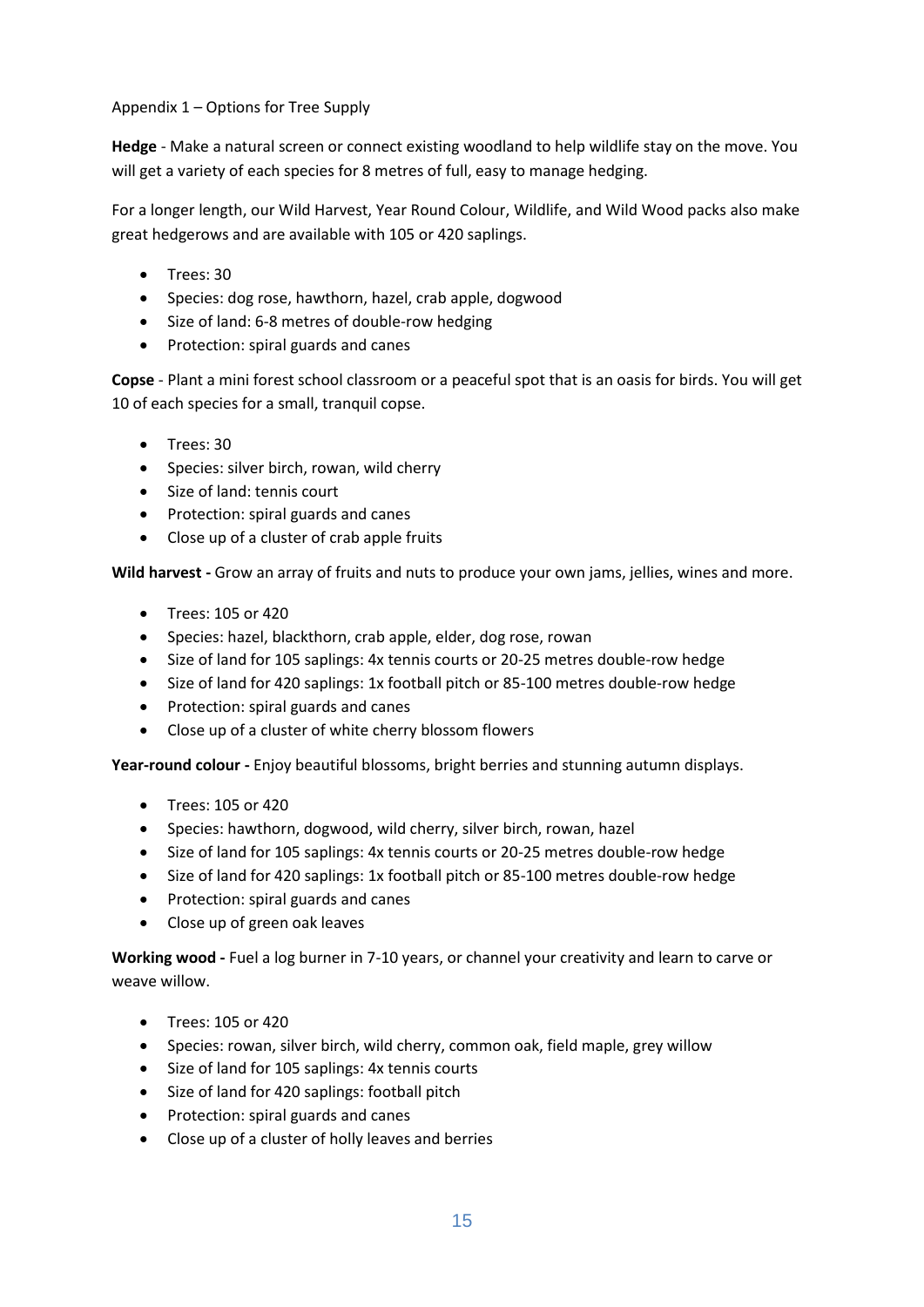**Wild wood -** These hardy native species can tolerate exposed sites and help dry up wet areas.

- Trees: 105 or 420
- Species: hazel, crab apple, downy birch, hawthorn, goat willow
- Size of land for 105 saplings: 4x tennis courts or 20-25 metres double-row hedge
- Size of land for 420 saplings: 1x football pitch or 85-100 metres double-row hedge
- Protection: spiral guards and canes
- Great tit perched on a horizontal branch with young green leaves

**Wildlife -** Establish food and shelter for wildlife and create a living legacy for future generations.

- Trees: 105 or 420
- Species: hawthorn, rowan, blackthorn, silver birch, hazel, common oak
- Size of land for 105 saplings: 4x tennis courts or 20-25 metres double-row hedge
- Size of land for 420 saplings: 1x football pitch or 85-100 metres double-row hedge
- Protection: spiral guards and canes
- A high view of a town with trees visible between the rooftops

**Urban trees -** Easy to manage, this pack is designed for residential areas with limited communal space. If no shared space is available, applications to split between neighbouring front gardens to green up your street are considered. Tree packs for private use can be found in our shop.

- Trees: 15 a mix of three native species chosen to thrive in urban environments
- Species: crab apple, rowan, hazel
- Protection: spiral guards and canes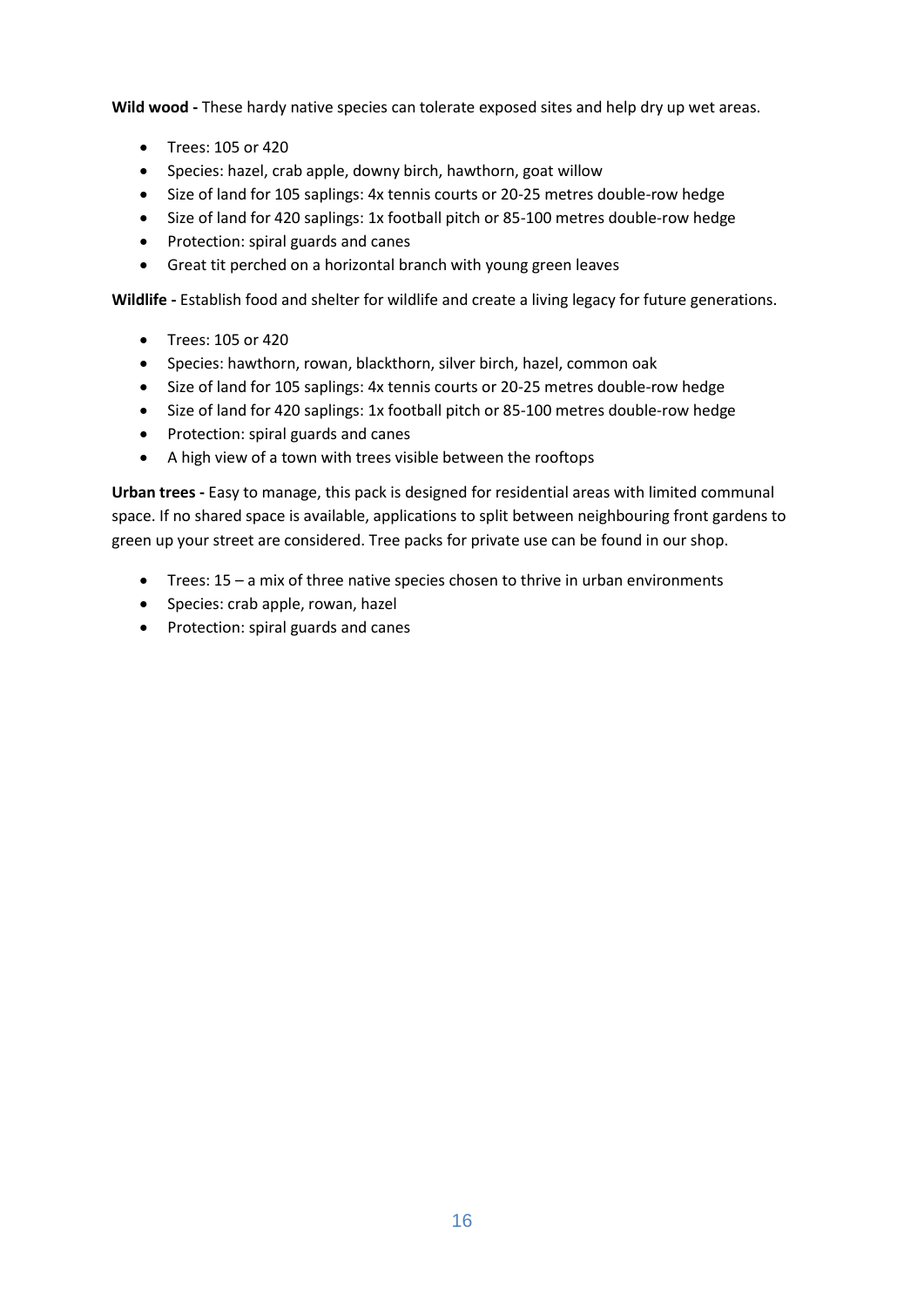# **Subject: Longbarrow Allotments. Author: Cllr. Malcolm Waters. Status: Public**

#### **1. Executive Summary:**

- 1.1 In accordance with Local Government legislation, the Longbarrow allotments site has been formally transferred from Bournemouth, Christchurch and Poole Council, (BCP) to the Throop and Holdenhurst parish upon its establishment on 1<sup>st</sup> April 2021
- 1.2 The Village Council will want to ensure that proper arrangements are in place for the maintenance and management of the allotment site and this includes the drafting of a new lease agreement between the Council and the Longbarrow Allotments Association who are the existing tenants.
- 1.3 The purpose of this report is to provide some general information to members of the Council about allotments and to begin the process of efficiently managing the Council's responsibilities in respect of the Longbarrow allotment site in the future.
- 1.4 Informal discussions with the members of the association's committee indicates that there is significant "common ground" concerning key elements of a new lease agreement and the possible future use of the allotment building which, together with the site itself, is a valuable Parish asset.
- 1.5 The duties of the Council's Clerk and Proper Officer normally includes responsibility for monitoring any Council contracts and this would include the operation of the allotments lease and collecting the agreed rent once agreed and signed.

#### **2. Recommendations:**

Members are recommended to note the content of this report and to:

- 2.1 Authorise the Council's Clerk to commence the process of drafting and obtaining agreement to the content of a new lease agreement between the Village Council and the Longbarrow Allotments Association.
- 2.2 Delegate authority to the Clerk, in consultation with the Chairman and one other Councillor, to obtain any required professional legal advice, in order to facilitate the drafting of a proposed new lease agreement and to authorise payment of any associated invoices.
- 2.3 Receive a further report from the Clerk seeking final Council agreement of the proposed new lease content and outlining appropriate contract monitoring and management procedures.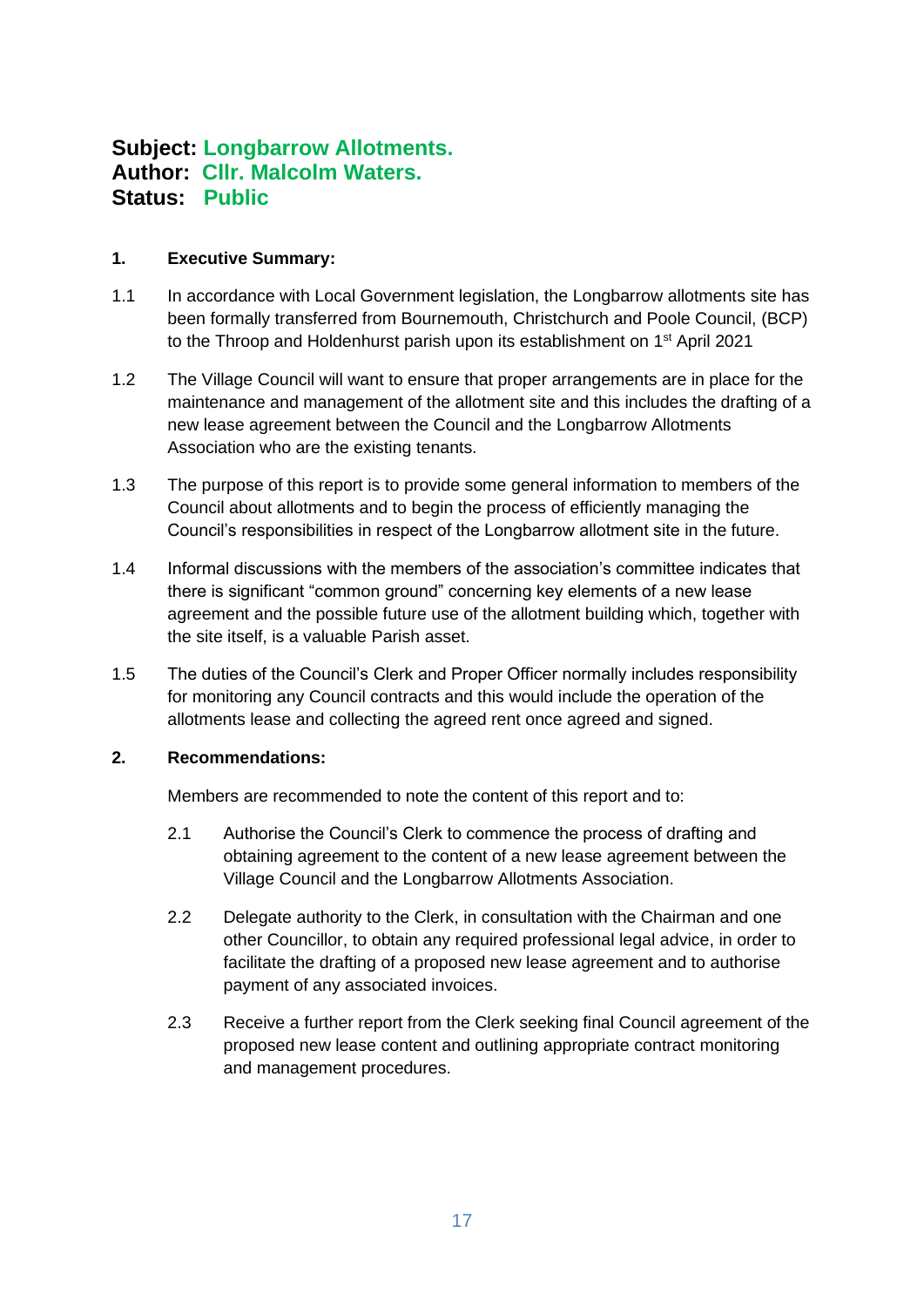### **3. Background:**

- 3.1 Although allotments have existed for hundreds of years their present form has developed substantially from the time of the industrial revolution in the nineteenth century when land was made available for the poor to grow food for themselves.
- 3.2 The duty for local authorities to provide sufficient allotments, according to demand, was a requirement of the 1908 Small Holdings and Allotments Act. In 1919 the Land Settlement Facilities Act extended the provision of allotments to assist men returning from service during the first world war.
- 3.3 Further amendments followed in 1922 and then in 1925 when the Allotment Act established statutory allotments which, importantly, local authorities could not sell off without Ministerial consent. (Section 8 Order). The Act also included a number of requirements such as setting fair rents. Tenants were provided with certain rights such as being able to sell surplus produce grown on the allotments, provided it is done without intent to make a profit.
- 3.4 Frequent legislative amendments continued to be made with the latest being included within The Localism Act 2011 and it is important that the Village Council is aware of these and can undertake its responsibilities efficiently, as owner and landlord of the Longbarrow allotment site.
- 3.5. The Longbarrow Allotments Association, as tenants, have been responsible for the day-to-day management of the site since its creation in November 1998. During this period of time ownership of the site has transferred from Bournemouth Council to BCP Council and then, as stated above, to the Throop and Holdenhurst Village Council.
- 3.6 The Longbarrow allotments transferred from BCP Council without the benefit of an existing lease agreement as the lease had expired a considerable number of years previously. The result of this is that the Village Council is now required to draft and introduce a new agreement backdated to 1<sup>st</sup> April 2021 in order to regularise arrangements and collect the agreed level of rent.
- 3.7 The Shadow Parish Council commenced the process of identifying the main issues involved with the transfer of the allotment site during 2020. Progress was understandable difficult due to issues such as the pandemic and its associated lockdown requirements. It also proved more difficult than expected to obtain both historical and accurate up-to-date information necessary to plan effectively for the transfer.
- 3.8 Based upon the information obtained from B.C.P. Council, the allotment's running/management costs over the last 3-4 years have been calculated at approximately £700 per annum. This amount has been allocated within the parish budget to cover similar possible expenditure in 2021/2. Provision has also been made for the necessary insurance cover in respect of the site with effect from 1<sup>st</sup> April 2021.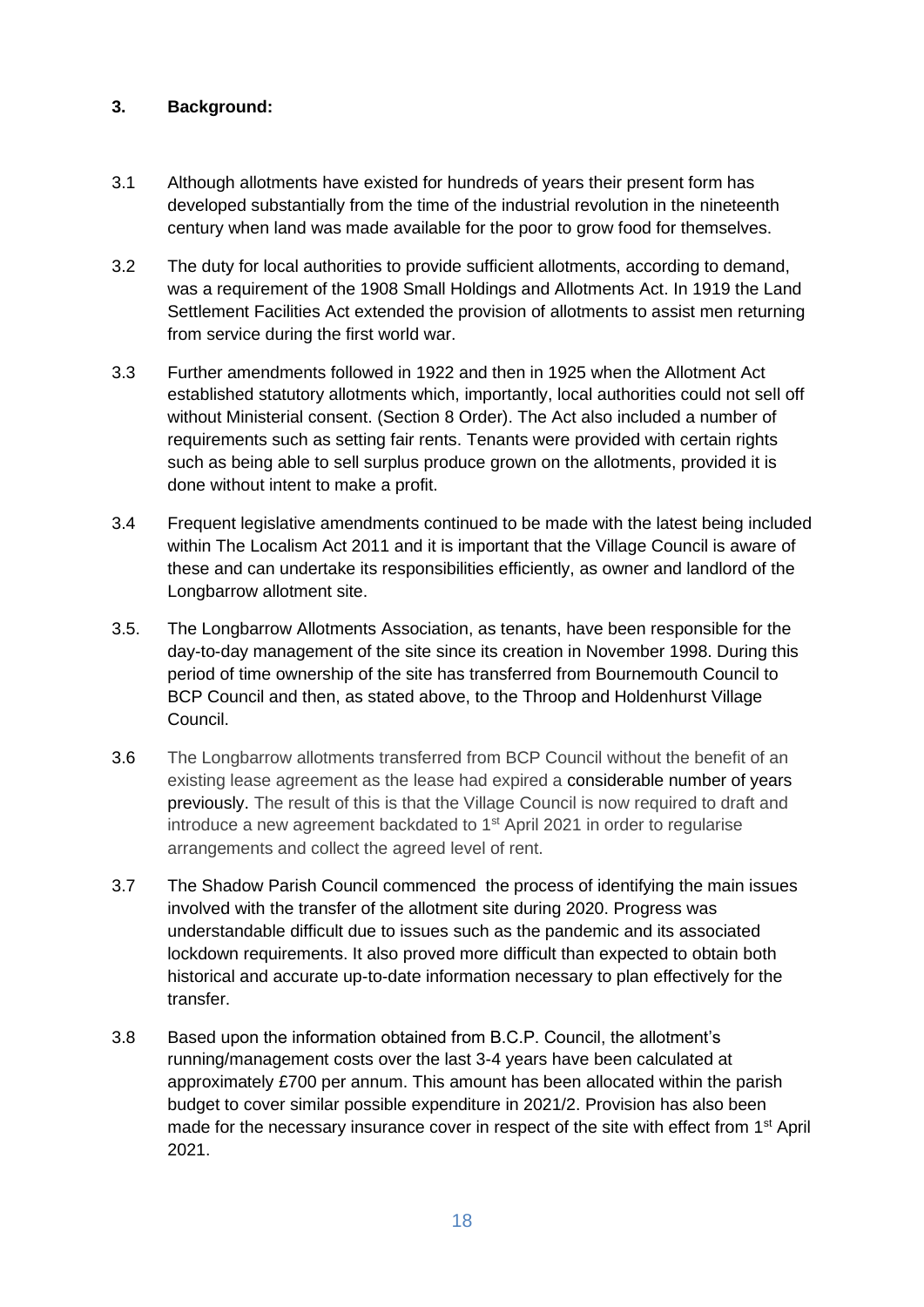- 3.9 During a site visit, shadow council representatives were made aware of an outstanding allotment association request to BCP council, for improvements to the water supply estimated to require approximately £1600. We understand that BCP Council has agreed arrangements with the Allotments Association to cover this expenditure and it is not anticipated that any of this cost will be met from Village Council funds.
- 3.10 The Village Council is now responsible for issuing new tenancies and invoicing for the annual rent agreed as well as for the overall maintenance of the site. The Allotment holders, organised through the Longbarrow Allotments Association, are obliged to sign a tenancy agreement which outlines what is expected of them by the Village Council in its capacity of landlord. The agreement covers the amount of rent due, the kind of activities which can take place on the land, the building of sheds, subletting issues and the general behaviour expected of the plot holders.
- 3.11 It may have been more straightforward, and potentially less costly to the Village Council, for there to have been a transfer of an existing lease, however there may now be advantages to both the Council and the Allotments Committee in making a fresh start. There is, for example now the opportunity to discuss changes to existing arrangements and to identify, if possible, ways in which the Village can make the best use of its largest asset for the benefit of both the allotment holders and for the parish residents.
- 3.12 Situated on the allotment site is a permanent building structure that is also owned by the Village Council. This building is a substantial asset of the Council and has an estimated re-build cost of approximately £250,000. Appropriate insurance cover for the allotment site and the building is in place.
- 3.13 Informal discussions with the members of the Allotment Associations Committee suggests that there is significant "common ground" concerning key elements of a new lease agreement and the possible future use of the allotment building which, together with the site itself, is a valuable and potentially useful Parish asset. Further discussion will need to take place however, before any final agreement can be reached.
- 3.14 Members will need to liaise with the Clerk concerning the content of the proposed new lease agreement to ensure it meets the Council's requirements including compliance in respect of any legal obligations, requirements such as the existing covenants applicable to the site. It may be considered appropriate therefore to delegate authority to the Clerk (in consultation with the Chairman and one other Councillor) to authorise any necessary expenditure involved in drafting the required legal documentation.
- 3.15 In terms of potential income generation for the Village Council, it is perhaps worth noting at an early stage that the income from allotments is generally used by the landlord to cover water rates and general maintenance bills. The amount of rent that can be charged is not specified within legislation except that it is required to be set at a "reasonable rate" which the "tenant would expect to pay". Research undertaken todate suggests that an appropriate amount may be between £25 and £125 for each plot. Further research as well as discussion with the Allotment Association's Committee will be necessary in due course.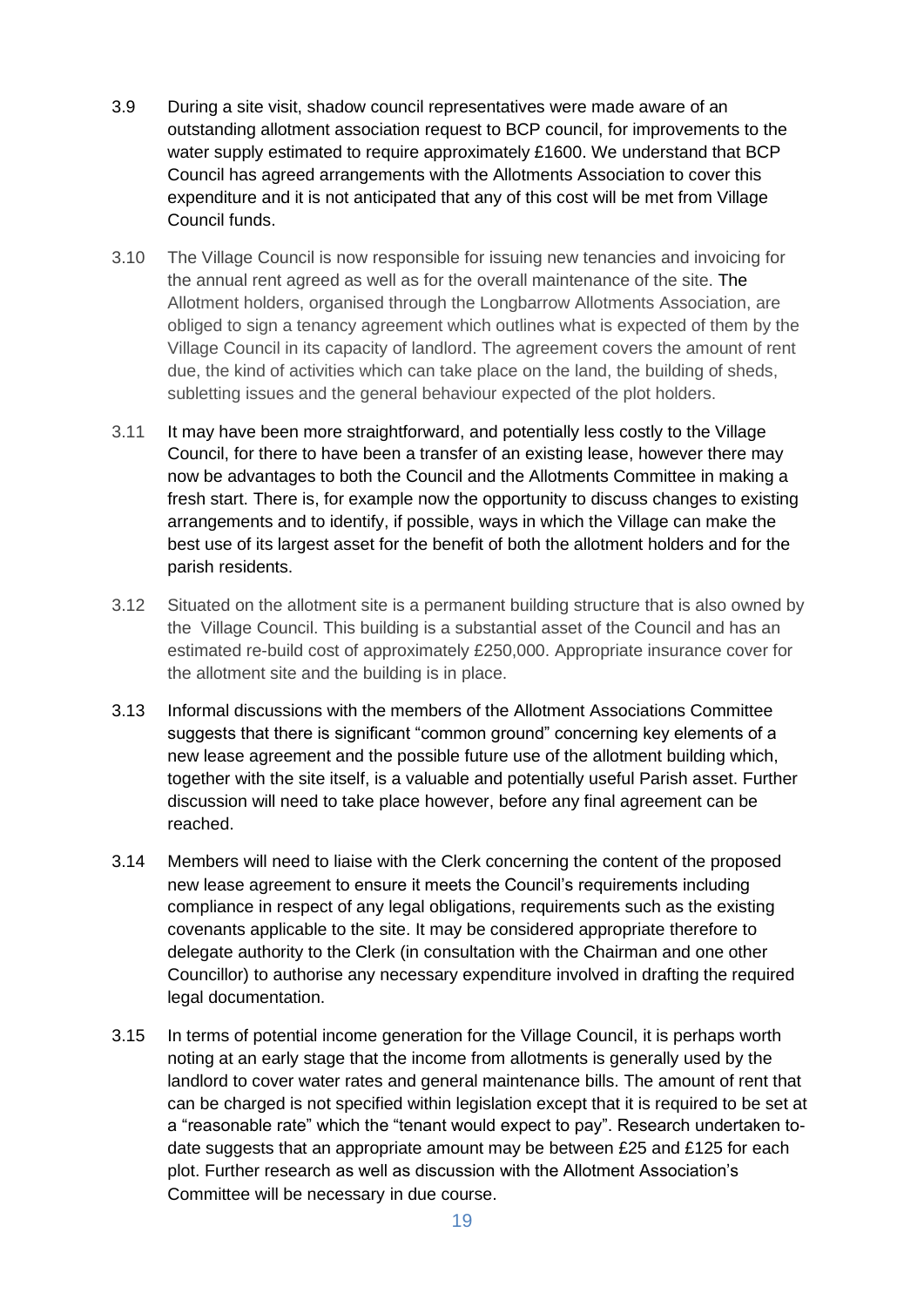3.16 Once a new lease agreement is in place the Clerk will be responsible for undertaking any formal dealings with the Allotment's Association in respect of the effective operation of the lease agreement, reporting to the council, as necessary.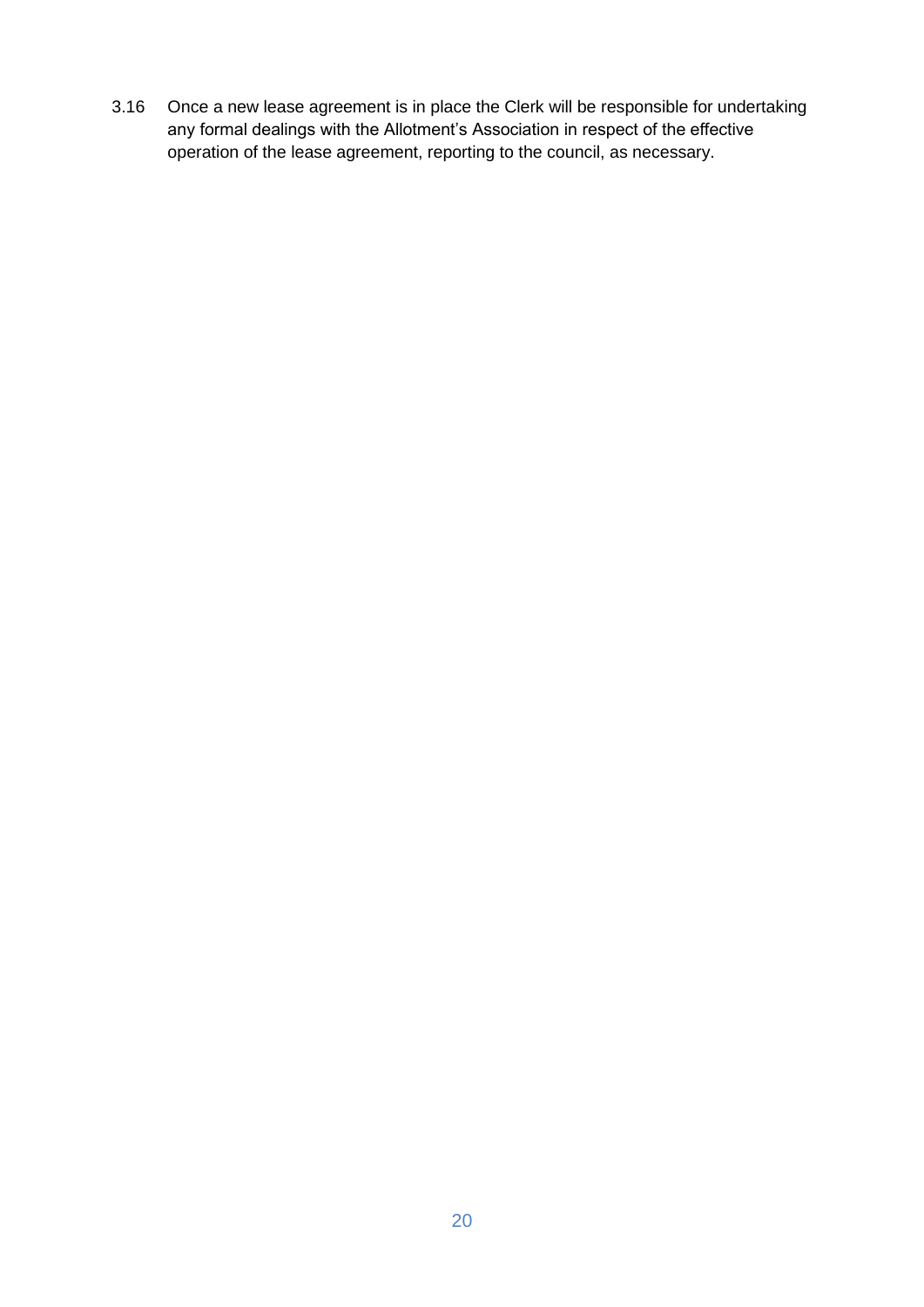## **Update**

# **Report for BCP Transforming Travel Throop – Holdenhurst link**

At the last THVC meeting  $(16<sup>th</sup>$  June 2021) the councillors were asked to formally comment on the BCP proposals: Transforming Travel – Transforming Cities Fund (TCF). This gave the opportunity to extend the consultation period to allow our newly formed Council to respond.

However, unbeknownst to THVC, BH Active Travel (BHAT), a very enthusiastic and dedicated group of cyclists, had already submitted their report to BCP in May 2021.

#### **Comments and Feedback , TCF (Transforming Cities Fund ) Sustainable Corridors.** (attached)

BHAT has very close connections to BCP. On 14th July BHAT Lucie Allen Admin posted. *'Cllr Mike Greene (Transport Portdolio Holder at BCP Council) has asked BHAT if there are any*  'quick wins' we'd like to see implemented. If you have any 'Quick fix/win' suggestions please *post in the comments with a photo and your suggestion.*

## **THVC in response to the BHAT report makes the following observations**

#### The proposed route from Throop Road to Hurn is legally a footpath. Page 9

BCP published definition of a Footpath: *'You have right of way on foot. A footpath should be wide enough for two walkers to pass in comfort'.* 

THVC notes that the proposed cycle route is currently designated a Footpath and pedestrians have right of way over cyclists. This of 'right of way' legal requirement must be upheld. It is not designated 'shared use' Cyclists who use this footpath must be made aware that walkers must be able to pass in comfort and cyclists should be considerate and respectful in giving way to walkers at all times.

#### **Very high risk of flooding Page 13**

Locals who know the area hardly venture onto the water meadows in winter. It is too dangerous. Flood water can rise very rapidly, often to the depth of several feet, swirling unpredictably with subterranean objects and surface detritus with a force to knock the unsuspecting off their feet. During the winter months the ground is waterlogged with large standing puddles of unknown depth. The current footpath is often submerged. This is especially dangerous after dark. What risk assessment has been conducted?

#### **Street Lighting across the meadows Page 13**

Any idea like installing street lighting that would encourage people to cross the water meadows after dark must be avoided at peril of accident or death by drowning. What risk assessment has been conducted?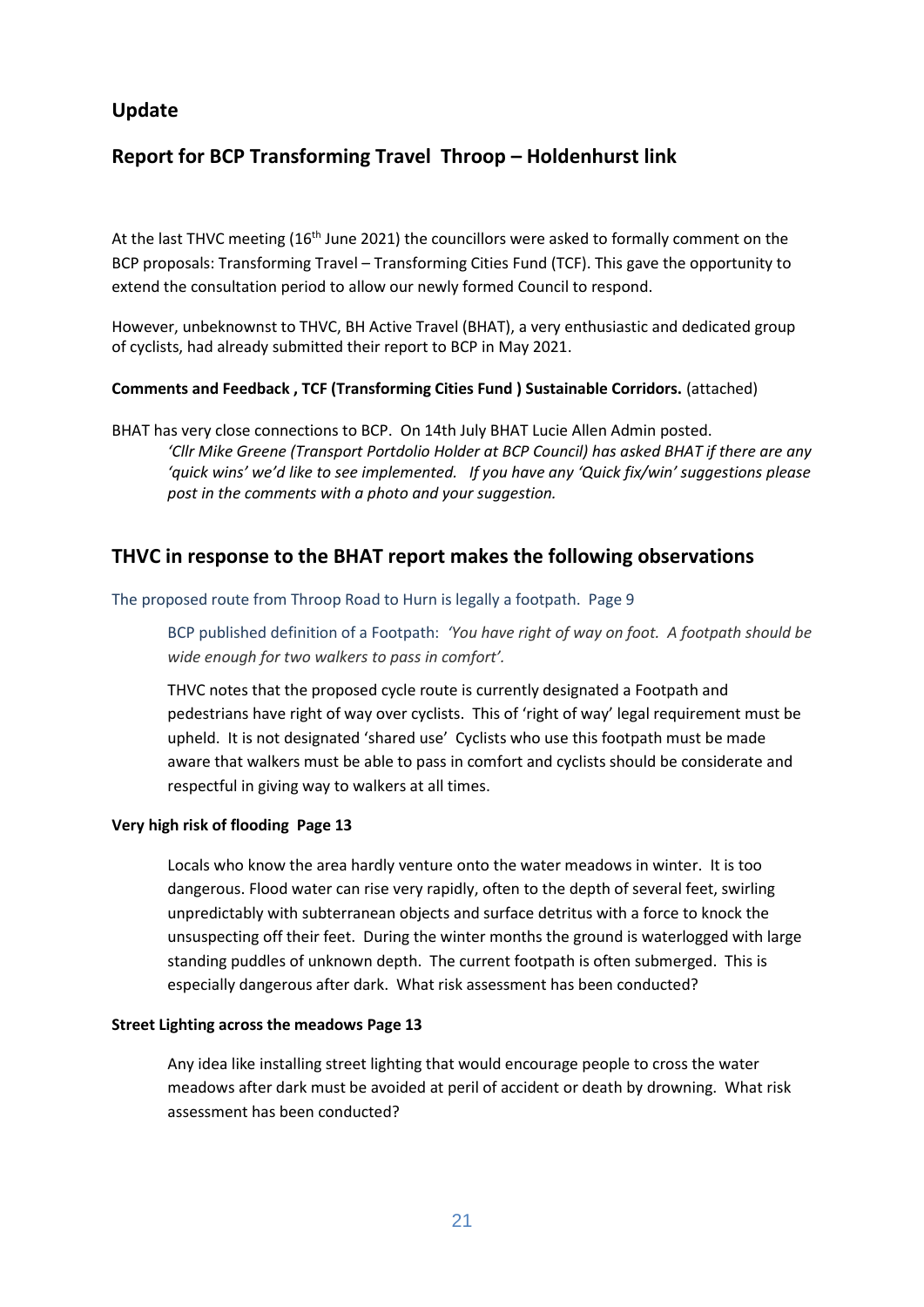#### **Conservation area and impact of street lighting. Page 13**

Throop Conversation Area has protected views across the water meadows. The installation of an intrusive urban lighting system across this dark, natural environment would be in contravention of the Conservation Area protections.

#### **Habitat destruction due to artificial street lighting Page 13**

Artificial lighting disturbs the natural cycles of wildlife and will be detrimental to their habitats. What risk assessment has been conducted?

#### **Pinch point at the weir over the river. Shared Use Path page 9 and 11**

This is a very narrow shared bridge which can hardly accommodate a passing cycle and pedestrian (certainly not in comfort), and is often a point of conflict between cyclists and other public Footpath users. THVC has already recommended that methods of slowing down cyclists in this section must be considered. What risk assessment has been conducted?

#### **BHAT recommend a separate cycle path (3.5m wide) and an additional pedestrian path (2m wide) Page 14** *'As this is a strategic commuter route to industrial estate at aviation park BHAT feels these should not be shared use'*

THVC response: The current footpath runs through agricultural fields in the rural protected Green belt setting. To install a new cycleway beside the footpath - two parallel hard surfaced pathways runs contrary to Green Belt policy.

#### **Accommodation for Horses – page 14**

BHAT views horses as 'a whole new level of shared use conflicts'. Even if this Footpath was designated as a Bridleway for horses, BCP states that 'Cyclists must give way to walkers and riders on bridleways' Horses need to be considered.

#### **Pedestrians, other path users, and population demographics of BCP.**

THVC notes the BHAT report is exclusively focussed on the needs of cyclists, without any comment on an holistic view of all other users that wish to sustainably use the transport infrastructure. Why? It is also worth noting that BCP has an aging population which % wise demographic is less likely to embrace cycling into the future. Why is there is no mention of wheelchair sustainable routes for older folks?

#### **Note Changing behaviours**

In behavioural terms cyclists are the dominant party on paths, physically higher who take up more space (cycle splayers), but able to approach from behind silently and undetected until the last moment. There is no doubt that there is a significant minority of cyclists who are aggressive and intimidating on shared use paths and on the highways. This can genuinely frighten pedestrians, children, dogs and horses who, as a result, can display a classic 'fright and flight' stress reaction to such encounters which does not lead to good relationships.

The Covid scientists has successfully used behavioural modelling to shape how the population responds to the pandemic messages.